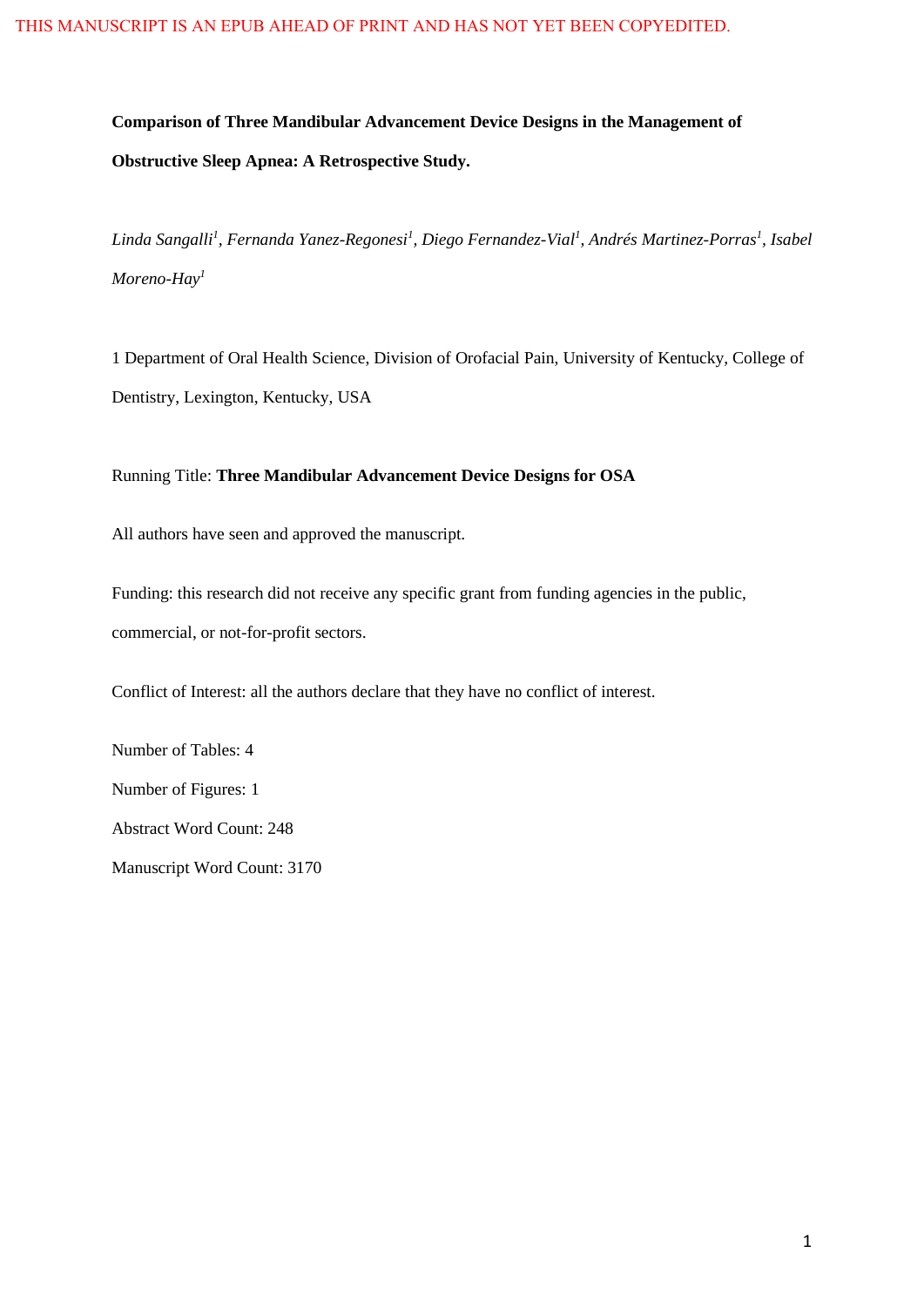#### **Abstract**

**Study objectives:** To evaluate the efficacy of three mandibular advancement device (MAD) designs in terms of apnea-hypopnea index (AHI), minimum oxygen saturation (min  $SpO<sub>2</sub>$ ), Epworth Sleepiness Scale (ESS) between pre- and post-treatment sleep studies for the management of obstructive sleep apnea (OSA). The protrusive range at the time of the second sleep study was correlated with the effectiveness of MAD designs.

**Methods**: Retrospective data of 49 OSA patients referred to Orofacial Pain Clinic at University of Kentucky (March 2016-March 2021) treated with MAD, with a post-treatment sleep study, were included. Treatment success was defined as 50% improvement in AHI, or as 50% improvement with residual AHI  $< 10/h$ .

**Results:** Post-treatment AHI improved with Herbst and SomnoDent-Classic (*p*=.003 and =.000). Posttreatment ESS improved with Herbst, SomnoDent-Classic and D-SAD (*p*=.004, .000, .018). No differences were found between the three MADs in terms of change in AHI, min  $SpO<sub>2</sub>$  and ESS (all  $p's$ >.050). Treatment success was achieved in 59.18% and 48.97%, according to the criteria, with no difference between the appliances and no correlation with the range of protrusion.

**Conclusions:** The three MADs were efficacious in improving AHI and ESS, but not min SpO<sub>2</sub>, in OSA patients, with no differences between MADs designs. As some patients showed a worsening in AHI, a post-treatment sleep study is of utterly importance.

**Clinical Implications:** MAD should be selected on an individual basis, according to patient preference and trained dentist recommendation, as the design did not affect the effectiveness in terms of AHI improvement.

**Keywords**: Obstructive Sleep Apnea, Mandibular Advancement Device, effectiveness, design.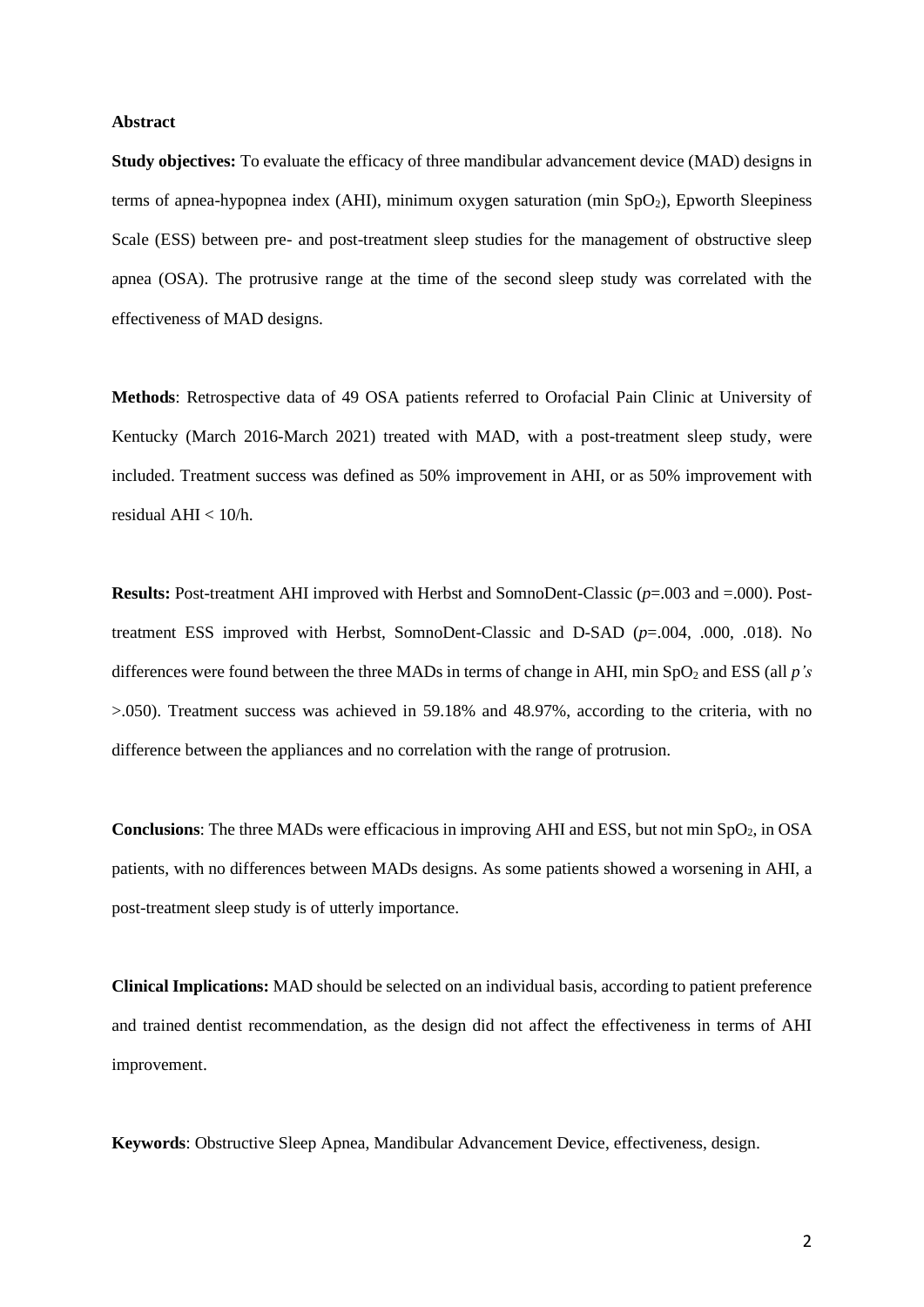#### **Introduction**

Obstructive sleep apnea (OSA) is the most common sleep-related breathing disorder, with a prevalence varying between 10-17% in male and between 3-9% in female adults.<sup>1</sup> Treatment options for OSA include behavioral modification, such as weight loss, alcohol avoidance, positional therapy;<sup>2</sup> surgical intervention, hypoglossal nerve stimulation; <sup>3</sup> pharmacological regimen; 4 continuous positive airway pressure (CPAP) and oral appliances (OAs). CPAP therapy is considered the gold standard for the management of OSA, particularly in severe OSA disease.<sup>5,6</sup> Routine CPAP use remains problematic for some patients, due to mask discomfort, claustrophobia, pressure intolerance, noise, nasal congestion, rhinorrhea, eye irritation, sense of suffocation, and lifestyle or social considerations. <sup>7</sup> Unfortunately, its effectiveness is highly dependent on patient adherence, which accounts for 4 hours/night on average.<sup>8</sup> OAs are recognized as an effective alternative treatment in the management of mild-moderate OSA, primary snoring or in case of lack of tolerance to CPAP machine. <sup>9</sup> OAs intent to protrude and stabilize the mandible to maintain a patent airway during sleep.<sup>9</sup>

Among OAs, mandibular advancement devices (MADs) are the most commonly prescribed in the management of OSA. Several studies have shown that despite the inferior efficacy of MAD compared to CPAP in reduction of apnea-hypopnea index (AHI), both treatments are similar in terms of effectiveness, because the suboptimal efficacy of MAD therapy is counterbalanced by the higher compliance of the patients. <sup>10</sup> Likewise, MADs are more effective than other types of OAs in treating OSA.<sup>11</sup> A systematic review by Ahrens et al. found that all MADs improved polysomnographic indices when compared with inactive appliances, $12$  and custom-made monobloc MADs were found to be more effective than thermoplastic monobloc MADs.<sup>13</sup> This suggests that the characteristics of MAD design can have an impact on effectiveness.

To the best of our knowledge, only few studies in the literature assessed the difference in effectiveness between the MAD designs, with conflicting outcomes: Verburg et al. found no significant difference between Somnodent-Flex and Herbst;<sup>14</sup> two studies found no difference between Herbst and Twin Block.<sup>15,16</sup> Interestingly, Gauthier et al. found that Silencer was more effective than Klearway,<sup>17</sup> and Rose et al. found that Karwetzky activator produced a higher reduction in respiratory disturbance index (RDI) compared to Silencor®. 18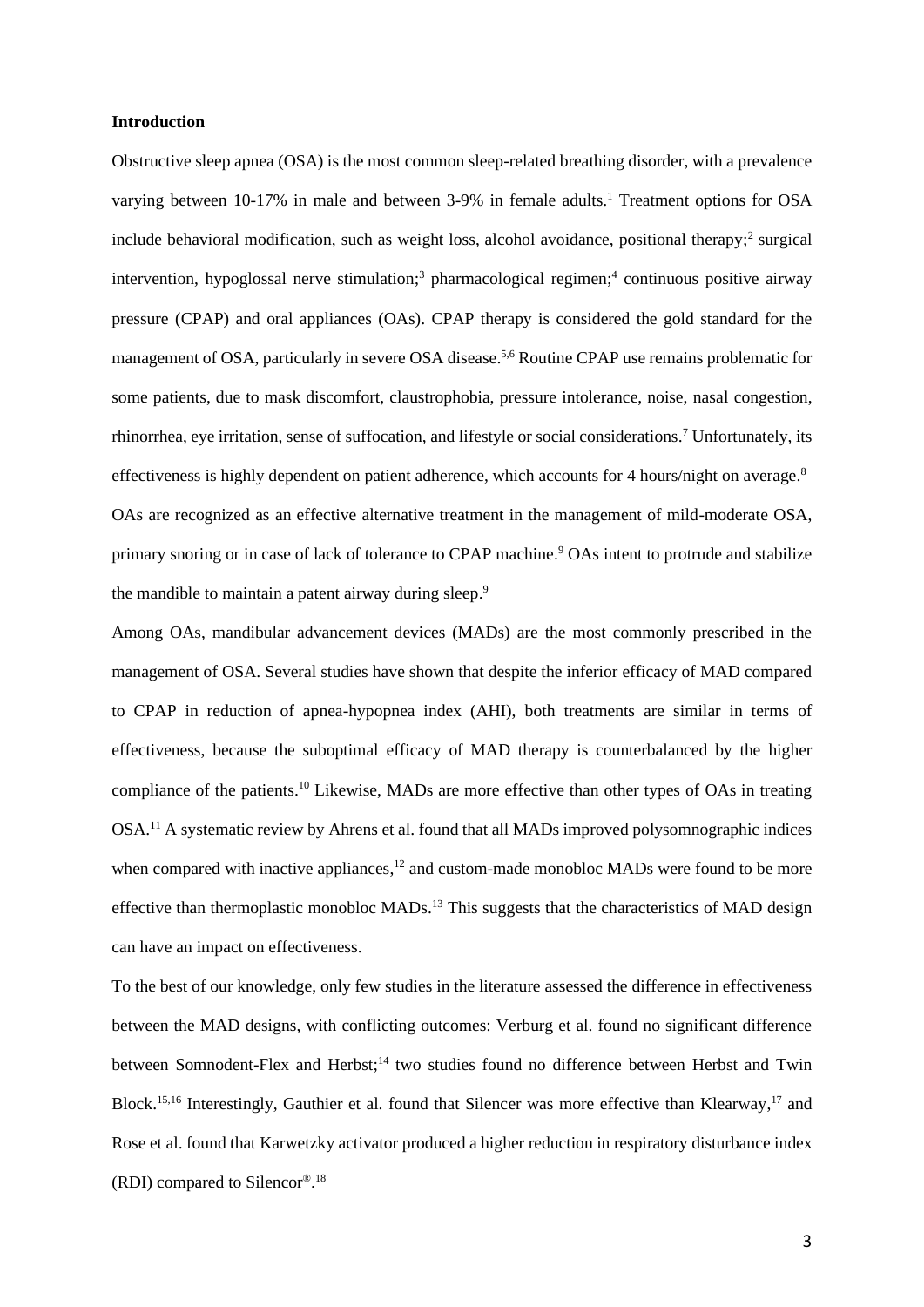The aim of the study was to evaluate the efficacy of three different MAD designs, by comparing preand post-treatment sleep study, in terms of AHI, minimum blood oxygen saturation (min  $SpO<sub>2</sub>$ ), and Epworth Sleepiness Scale (ESS). We hypothesized that the MAD design would not have significant impact on the efficacy of OSA management. A secondary aim was to evaluate if the protrusive range at which MAD was set at the time of the second sleep study was correlated with the efficacy of the different MAD designs.

## **Materials and methods**

#### *Subjects*

In this retrospective study, data were analyzed for all consecutive patients, between March 2016 and March 2021, referred to the Orofacial Pain Clinic at the University of Kentucky by a sleep physician for the management of OSA with a MAD. The included patients presented with a diagnosis of OSA confirmed by a sleep study (polysomnography, PSG, or home sleep apnea test, HSAT) (mild  $5/h \leq AHI$  $<$  15/h, moderate 15/h  $\leq$  AHI  $<$  30/h, severe AHI  $\geq$  30/h), and had undergone a second post-treatment sleep study (PSG or HSAT prescribed, interpreted and approved by a certified sleep physician) performed with MAD in situ, after obtaining a maximum subjective improvement or the maximum range of protrusion.

## *Data collection*

Patients' demographic data, medical records and sleep parameters were collected.

*Primary outcome measures:*

- *Efficacy of MADs*, assessed by comparing AHI and min SpO<sub>2</sub> values at pre- and at post-sleep study with MAD.
- *ESS,* recorded at baseline before MAD delivery and on the follow-up visit before the post-sleep study with MAD.

*Secondary outcome measures:*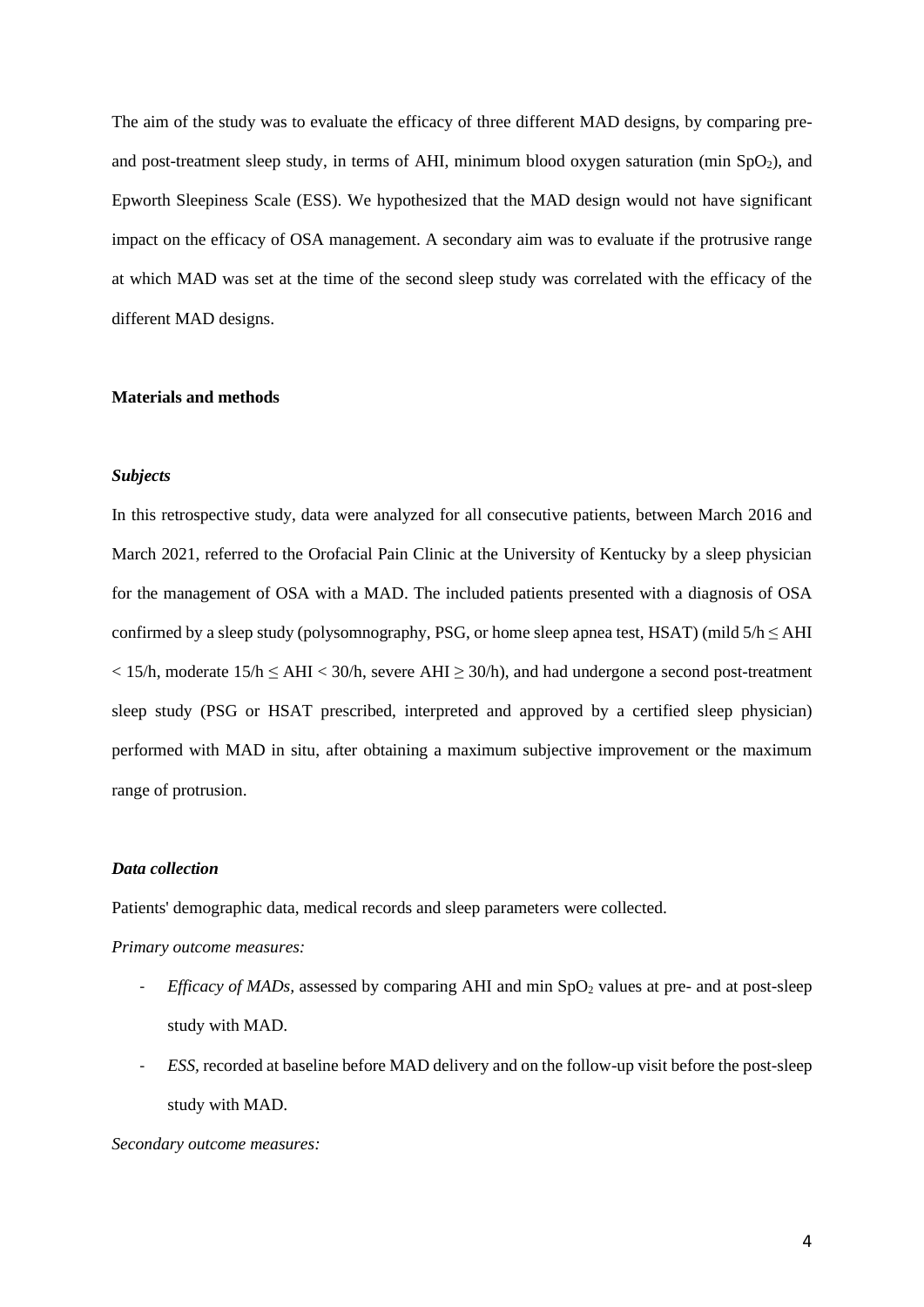- *Treatment success,* established using two different criteria: first criterion was established as 50% reduction in AHI, with residual AHI < 10/h; second criterion was established as 50% reduction in AHI.
- *Treatment failure,* defined as an increase of AHI after MAD therapy.
- *Range of protrusion,* intended as percentage of appliance advancement after reaching the maximum subjective improvement, or the maximum range of protrusion.
- *Subjective improvement,* measured via questionnaire with visual analogue scale (VAS), and expressed as a percentage ranging from "no improvement at all" (0%) to "maximum possible improvement" (100%); it was recorded during the follow-up appointment prior to the post-sleep study.

## *Appliances*

Three FDA-approved commercially produced MADs were used: Herbst (Great Lakes, Tonawanda, NY, USA), SomnoDent-Classic (SomnoMed, Sydney, Australia) and D-SAD (Panthera Dental, Quebec, QC Canada) appliances (Figure 1). All three designs are duo bloc, customized, titratable oral appliances, that fulfil the criteria of adjustability of mandibular protrusion, and limited lateral and vertical mandibular movement during sleep.<sup>19</sup> Each design presents a different attachment and propulsion mechanism. Herbst is characterized by an attached bilateral compression (bilateral push), SomnoDent-Classic by an unattached bilateral interlocking, D-SAD by an attached bilateral traction (bilateral pull). Appliance selection was determined based on the preference of the clinician and the patient. The initial protrusion was established between 60 and 70% of the maximum protrusion, and subsequent advancements were performed progressively every two weeks based on patient's tolerance. Once the maximum anatomical protrusion or the maximum therapeutic benefit at 100% subjective improvement were attained, the patient was referred to the sleep physician for re-evaluation of the MAD effectiveness.

#### *Statistical analysis*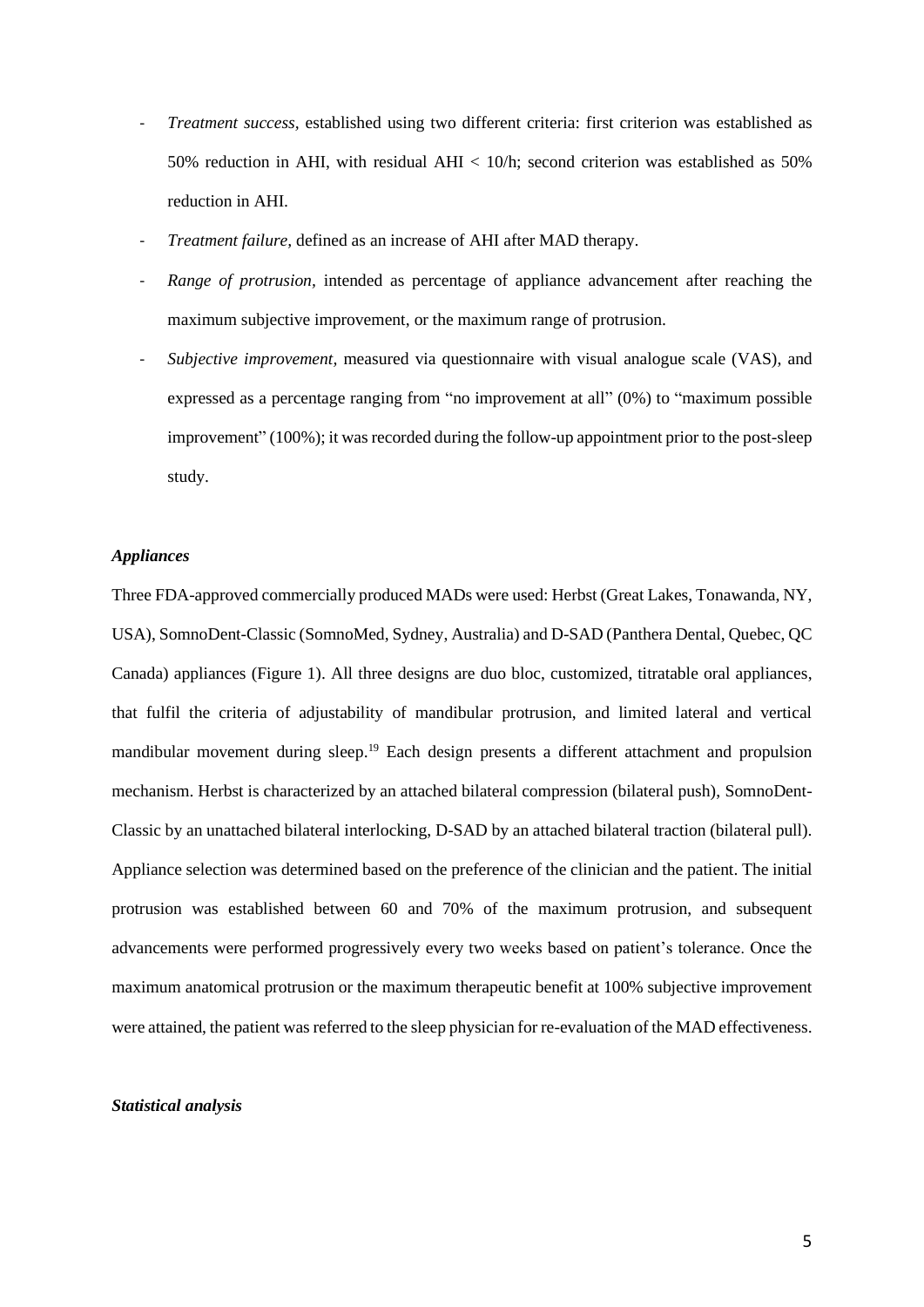Normality of distribution was tested with Shapiro-Wilk test. Assumption of homogeneity of variances was verified with Levene's test. Normally distributed continuous variables are presented as mean  $\pm$ standard deviation (SD).

Herbst, SomnoDent-Classic and D-SAD appliances were categorized as independent variables; AHI, min  $SpO<sub>2</sub>$ , ESS values as dependent variables. Paired samples *t*-test was used to compare pre-  $(T<sub>0</sub>)$  and post-treatment  $(T_1)$  dependent variables for each appliance.

Pearson correlation examined the correlation between reported subjective improvement and range of titration; reported subjective improvement and post-treatment AHI; post-treatment ESS and posttreatment AHI; treatment success and severity of pre-treatment AHI.

One-way ANOVA (normally distributed variables) was performed to assess the correlation between appliance design and reduction in min SpO<sub>2</sub>, treatment success and treatment worsening. Kruskal Wallis test (skewed variables) was used to assess the difference between appliance design and efficacy, and change in post-treatment ESS. Significance level was set at  $\alpha = 0.05$ . Data were analyzed with SPSS software (IBM SPSS Statistics for Macintosh, Version 27.000, IBM Corp, Armonk, NY).

# **Results**

49 patients met the inclusion criteria and were included in the study. Demographic data and clinical features are presented in Table 1. 13 patients (26.53%) received Herbst, 30 (61.22%) SomnoDent-Classic, 6 (12.24%) D-SAD appliance. Patients treated with MAD Herbst were older compared to the other two groups, and all of them could not tolerate a previous CPAP therapy (*p* < 0.05) (Table 1). Patients' BMI decreased by 0.30 kg/m<sup>2</sup>  $\pm$  6.11 during the observation period, although it was not statistically significant ( $p = .727, 95\%$  CI -1.45 - 2.06) (Table 2).

# *Treatment efficacy*

Mean baseline AHI was  $23.44 \pm 17.47$  (range 6-88 events/h) (Table 2). An overall decrease in AHI by 13.24 ± 17.36 was noted, with a residual AHI with MAD of 10.20 ± 9.02 (95% CI 8.25 - 18.22). The difference between AHI at baseline and residual AHI with MAD was statistically significant ( $p = .000$ ).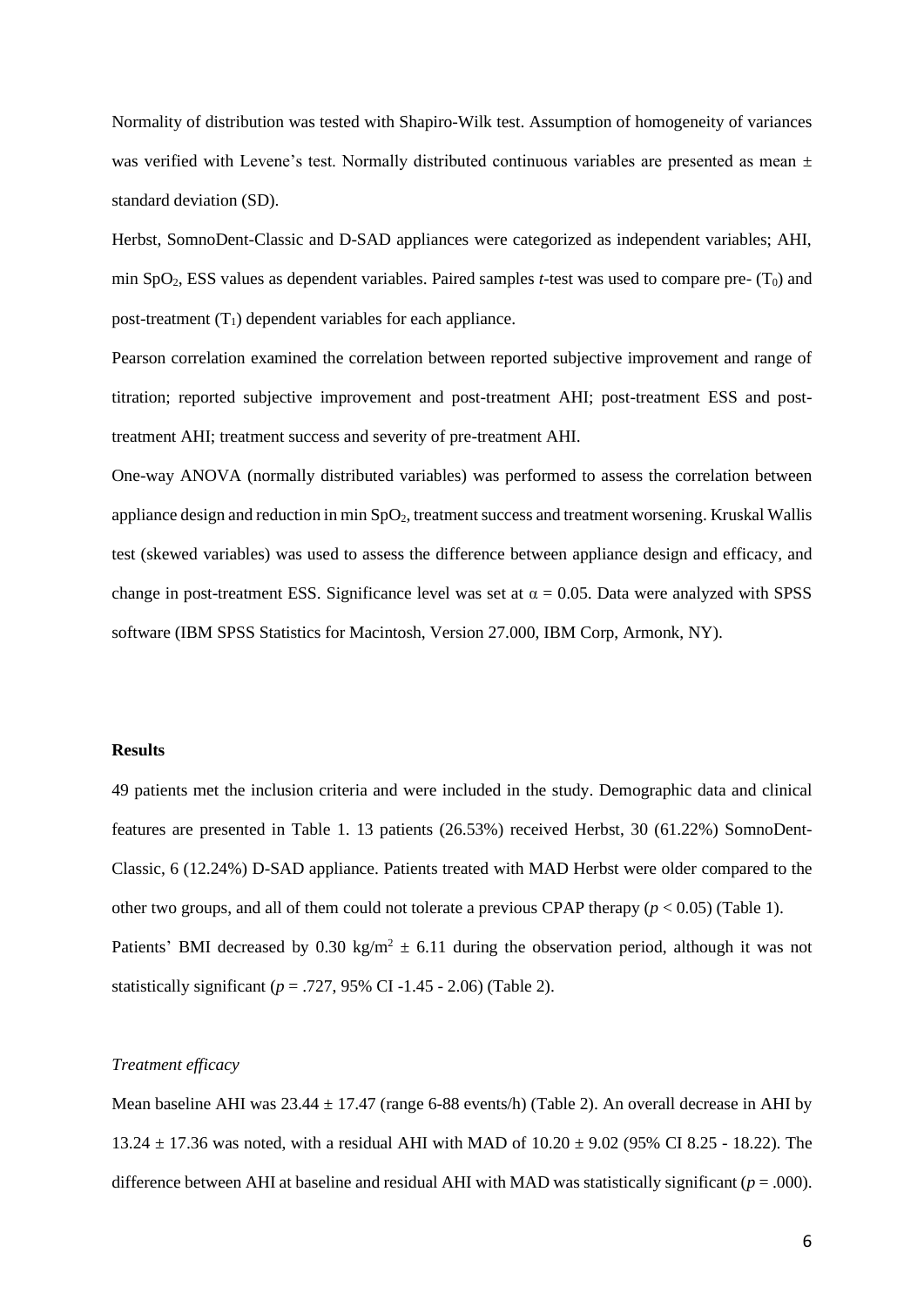Kruskal Wallis test revealed no statistically significant difference between the three appliance designs (*p* = .753) (Table 2). AHI improvement was statistically significant for Herbst and SomnoDent-Classic  $(p = .003, = .000,$  respectively), and not statistically significant for D-SAD  $(p = .106)$  (Table 3). Treatment success, defined as 50% improvement with residual AHI < 10, was achieved in 24 patients (48.97%): 7 with Herbst (53.84%), 15 with SomnoDent-Classic (50.00%), 2 with D-SAD (33.33%). Treatment success, defined as 50% improvement in AHI, was achieved in 29 patients (59.18%): 8 with Herbst (61.53%), 18 with SomnoDent (60.00%), 3 with D-SAD (50.00%). No statistically significant difference was found between the three appliance designs, according to both criteria ( $F(2,46)$ , = .117, *p*  $=$  .890 and F(2,46),  $=$  .345,  $p = .710$ , respectively). Treatment success was not correlated with baseline severity of OSA  $(r(48) = -.128, p = .427)$ .

The mean percentage of protrusion obtained at the end of titration was 91.77% of the maximum anatomical protrusion: 91.65% with Herbst, 90.74% with SomnoDent-Classic, 93.87% with D-SAD. There was no statistically significant correlation between range of protrusion and treatment success  $(r(45) = -.049, p = .747)$ , post-treatment ESS  $(r(45) = .175, p = .250)$ , and subjective improvement  $(r(42)$  $= .092, p = .564$ ).

Treatment worsening was noted in 6 subjects (12.24%), with no statistically significant difference between the appliances (F(2,46) = .186,  $p = .831$ ), and no correlation with BMI change (r(49) = -.009, *p* = .952) (Table 4).

#### *Minimum oxygen saturation*

Change in mean min SpO<sub>2</sub> was not statistically significant, from a baseline of  $84.02 \pm 5.94$  to a posttreatment of 84.98  $\pm$  4.83 ( $p = .316$ ) (Table 2). No significant difference in change of min SpO<sub>2</sub> at T<sub>1</sub> was found between the three appliances (F(2, 64) = .808,  $p = .219$ ). Min SpO<sub>2</sub> changed by 2.14  $\pm$  6.21  $(p = .067)$  with SomnoDent-Classic, by 1.38  $\pm$  5.95 ( $p = .594$ ) with D-SAD, and by -1.94  $\pm$  7.61 with Herbst (*p* = .375) (Table 3).

## *Epworth Sleepiness Scale*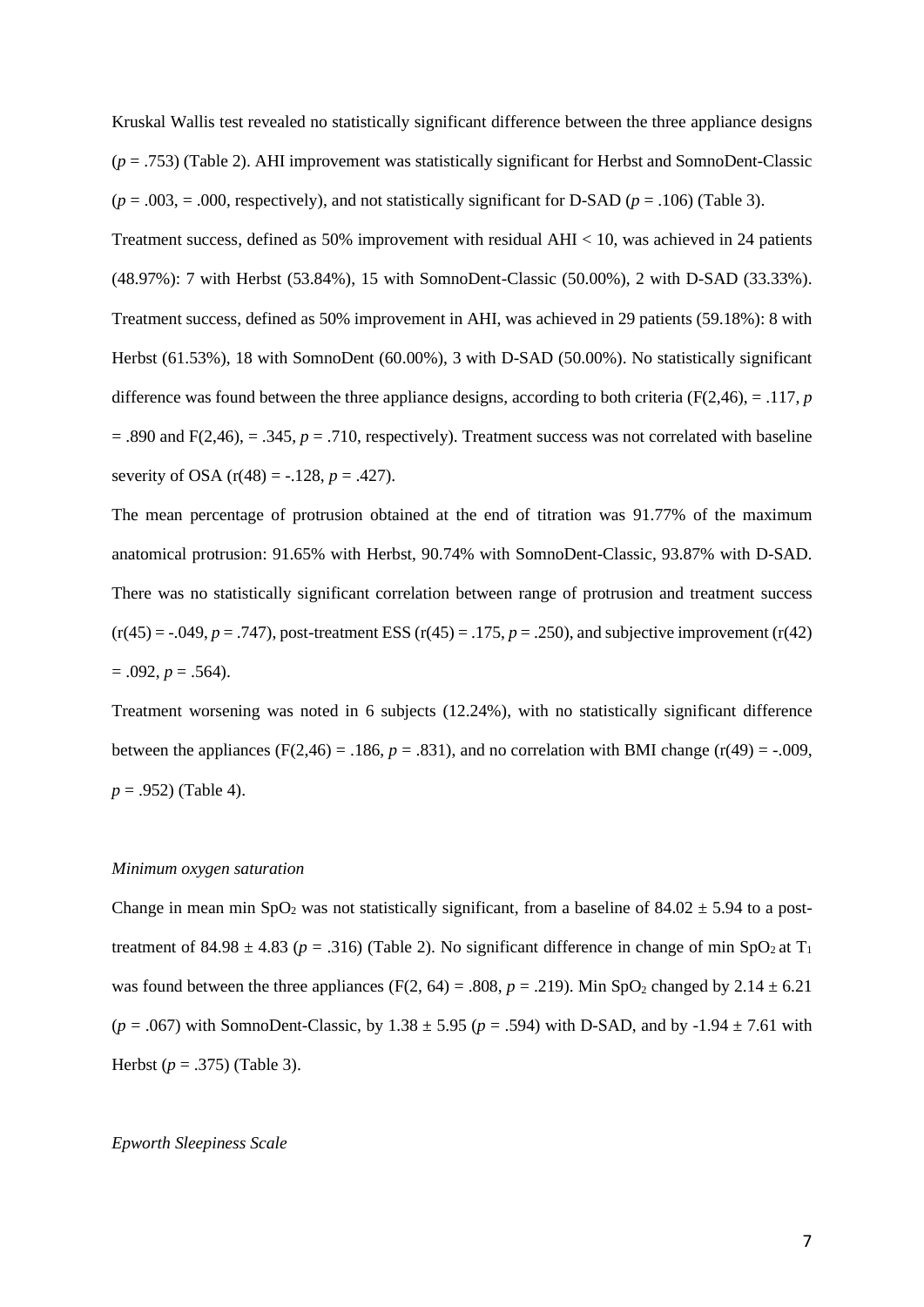Overall, ESS statistically reduced in all three groups by an average of  $4.36 \pm 4.48$ , to a mean value of 5.72  $\pm$  4.48 secondary to MAD therapy ( $p = .000$ ). No significant difference was found between the different designs ( $p = .185$ ) (Table 2 and 3).

Post-treatment ESS was not statistically significantly correlated with residual AHI ( $r(48) = -.146$ ,  $p =$ .322), nor with subjective improvement  $(r(45) = -.183, p = .228)$ .

#### *Subjective improvement*

Subjective improvement (81.25% with Herbst, 83.08% with SomnoDent-Classic, and 90.00% with D-SAD) was not statistically significantly correlated with range of protrusion  $(r(42) = .092, p = .564)$ , nor with residual AHI ( $r(45) = .083$ ,  $p = .590$ ).

# **Discussion**

The results of this study revealed no difference between the three MAD designs in terms of AHI, min SpO<sub>2</sub> and ESS values. All of them were efficacious in improving AHI and ESS at post-treatment, whereas the change in min  $SpO<sub>2</sub>$  was negligible and not statistically significant.

#### *Treatment efficacy*

This study analyzed three custom titratable OAs, reported in the literature to obtain better outcomes in AHI compared to non-custom  $OAs$ ,<sup>20</sup> with a mean reduction of 13.89 events/h compared to a mean reduction of 6.28 events/h.<sup>21</sup>

In accordance with the findings of thirty-four RCTs,<sup>10</sup> our study revealed a statistically significant difference between pre- and post-treatment AHI, with a mean AHI reduction by  $13.24 \pm 17.36$  events/h, comparable with studies in the literature (mean reduction by 13.60 events/h).<sup>19</sup>

Interestingly, the decrease in post-treatment AHI was significant for patients treated with SomnoDent-Classic and Herbst appliances but not with D-SAD. We attribute this lack of significant difference to the small number of patients treated with D-SAD.

No significant difference was found between the three appliances in respect to improvement in AHI. This result is in accordance with a wide body of the literature, which supported the findings that MAD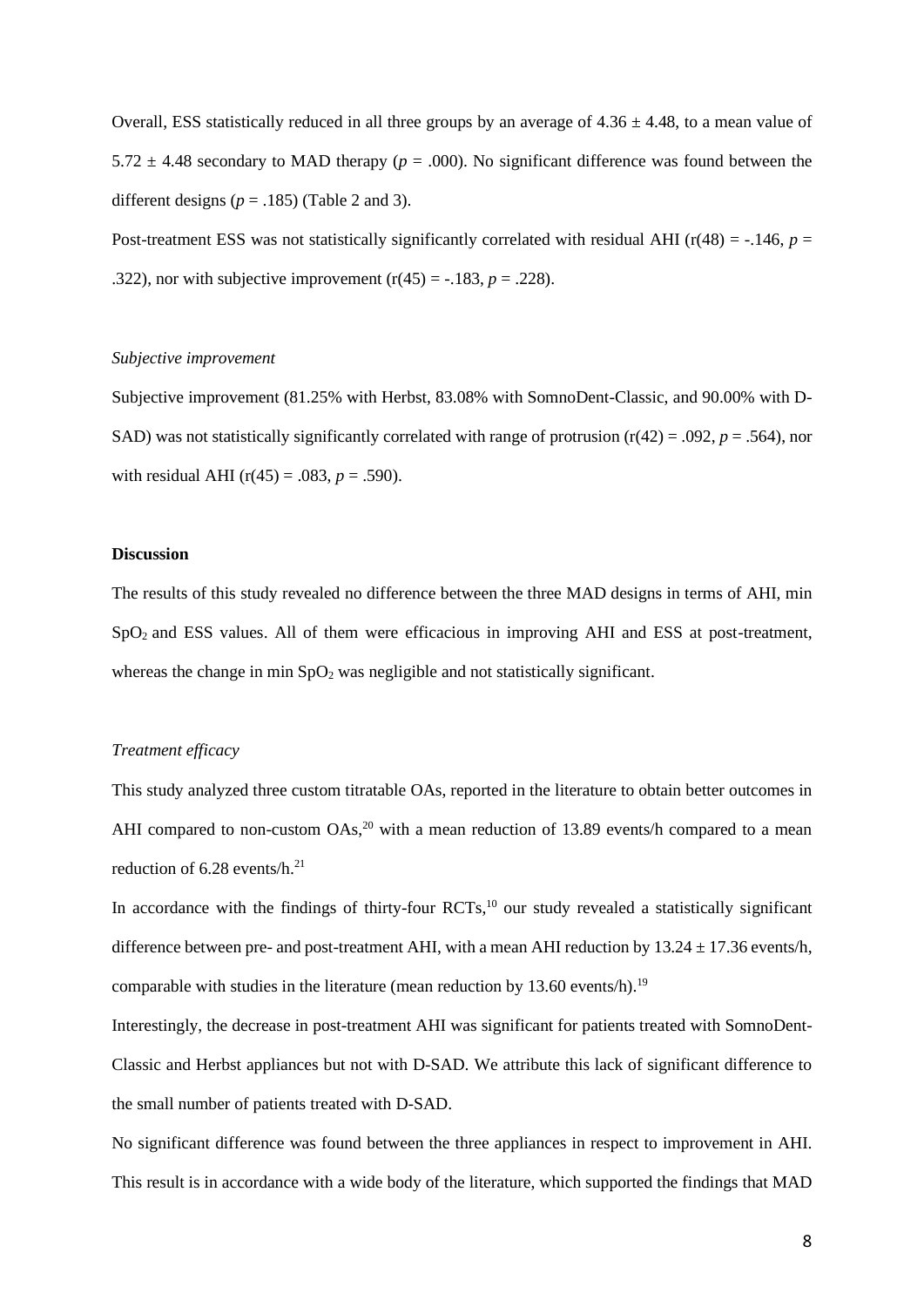effectiveness is generally independent on design features.<sup>11</sup> Verburg et al. found no difference between 67 patients treated with Somnodent-Flex and 70 patients treated with Herbst  $(p = .608).$ <sup>14</sup> Similarly, Bloch et al. compared Monobloc, Herbst and controls, revealing that treatment with MAD was significantly more effective than controls, and that Monobloc was more effective than Herbst, although the difference was not significant. <sup>15</sup> Likewise, Lawton et al. found no significant difference between Herbst and Twin Block ( $p = .071$ ), both improving AHI.<sup>16</sup> Conversely, a study by Rose et al. reported a higher effectiveness of Karwetzky activator compared to Silencor<sup>®</sup> ( $p < .010$ ), although the two appliances differed not only on design but also on vertical and sagittal dimension. <sup>18</sup> This confirmation has a direct influence on our patient management in every day clinical setting. Indeed, if a precise MAD design was found to be more effective than another, the clinical decision would have been driven by this evidence. Instead, the results of the study suggest that the treatment should be tailored based on individual needs and personal preference, also considering the crucial role of the compliance of the patient in success rate, and the adoption of a precise design can take into consideration other clinical conditions, such as the presence of parafunctional activities (grinding), absent or tilted posterior teeth, and crowded anterior teeth, among others. 22

## *Minimum oxygen saturation*

The literature reported a modest improvement in min  $SpO<sub>2</sub>$  in OSA patients treated with OAs, with a mean value of 3.09% in a weighted analysis of 22 RCTs.<sup>19</sup> The values vary across the studies, with the greatest improvement reported by Hoekema et al., with min  $SpO<sub>2</sub>$  increasing by 13%.<sup>11</sup>

On the contrary, in accordance with some other reports, $7,8$  the present study did not show a statistically significant change in min  $SpO<sub>2</sub>$  with MAD. Interestingly, Herbst population revealed a decreased by  $1.94 \pm 7.61$  in the post-treatment, although this difference was not significant. Similarly, the change achieved with SomnoDent-Classic and D-SAD (2.14  $\pm$  6.16 and 1.38  $\pm$  5.95, respectively) did not reach the significance level. Concordant with the literature,  $17,23$  no significant difference was found by comparing appliance design and min  $SpO<sub>2</sub>$ . We agreed with the explanation of Lawton et al., suggesting that the arterial blood  $SpO<sub>2</sub>$  level may be influenced by other factors, including supine sleeping position, individual low hematocrit, and heart failure.<sup>23</sup>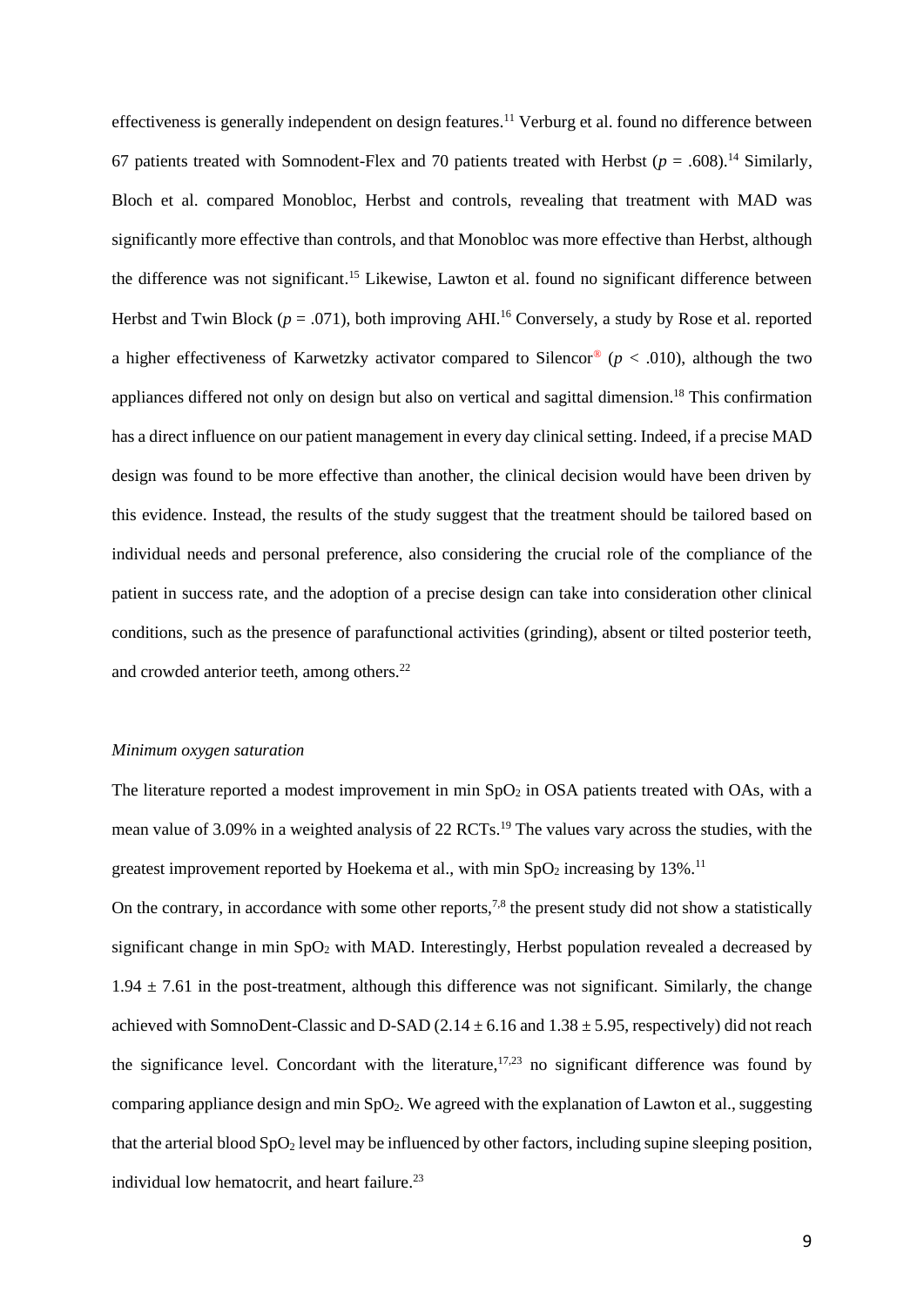# *Epworth Sleepiness Scale*

The ESS, an 8-item questionnaire assessing daytime sleepiness,  $24$  has been shown to positively correlated with OSA severity.<sup>24</sup> The present work found a statistically significant improvement in daytime sleepiness between pre- and post-treatment values, with the greatest change in the group treated with D-SAD. The reduction in ESS by 4.36 was slightly higher than what reported by a meta-analysis, where the mean reduction was 3.81.<sup>19</sup> However, the effect on daytime sleepiness is uncertain, particularly in subjects within the mildest spectrum of disease severity and in snorers, as some studies did not observe any significant improvements in daytime sleepiness when compared to placebo.<sup>25</sup> Our study corroborates the findings of other reports $17,23$  in that the improvement in ESS is not influenced by MAD design. This suggests that the crucial factor may be the mandible protrusion, rather than the distinctive propulsion mechanism of the different designs.

## *Treatment success*

The definition of treatment success is variable in the literature and the success rate of OSA treatment with MAD can vary remarkably according to success criteria.<sup>26</sup> Hence, two sets of criteria, normally accepted as cut-off across studies, $27$  were applied to effectively differentiate between success and failure.

When treatment success was defined as 50% improvement with residual AHI < 10, MAD successfully treated 24 patients (48.97%), which is in line with the range of 30-94% reported by a systematic review.<sup>28</sup> When treatment success was defined as 50% reduction in AHI, it was achieved in 29 patients (59.18%), in accordance with a meta-analysis which reported greater than 50% AHI reduction in 23 of the 25 RTCs included.<sup>19</sup> However, the broad variability of effectiveness suggests the lack of good and consistent predictors of successful MAD treatments. In the literature, treatment success has been correlated with degree of protrusion,<sup>29</sup> and inversely related to disease severity.<sup>26</sup> However, the present study did not find any correlation between range of protrusion and treatment success. Interestingly, the most protruded position was achieved in D-SAD group (*i.e.*, protrusion of 96.83%), which actually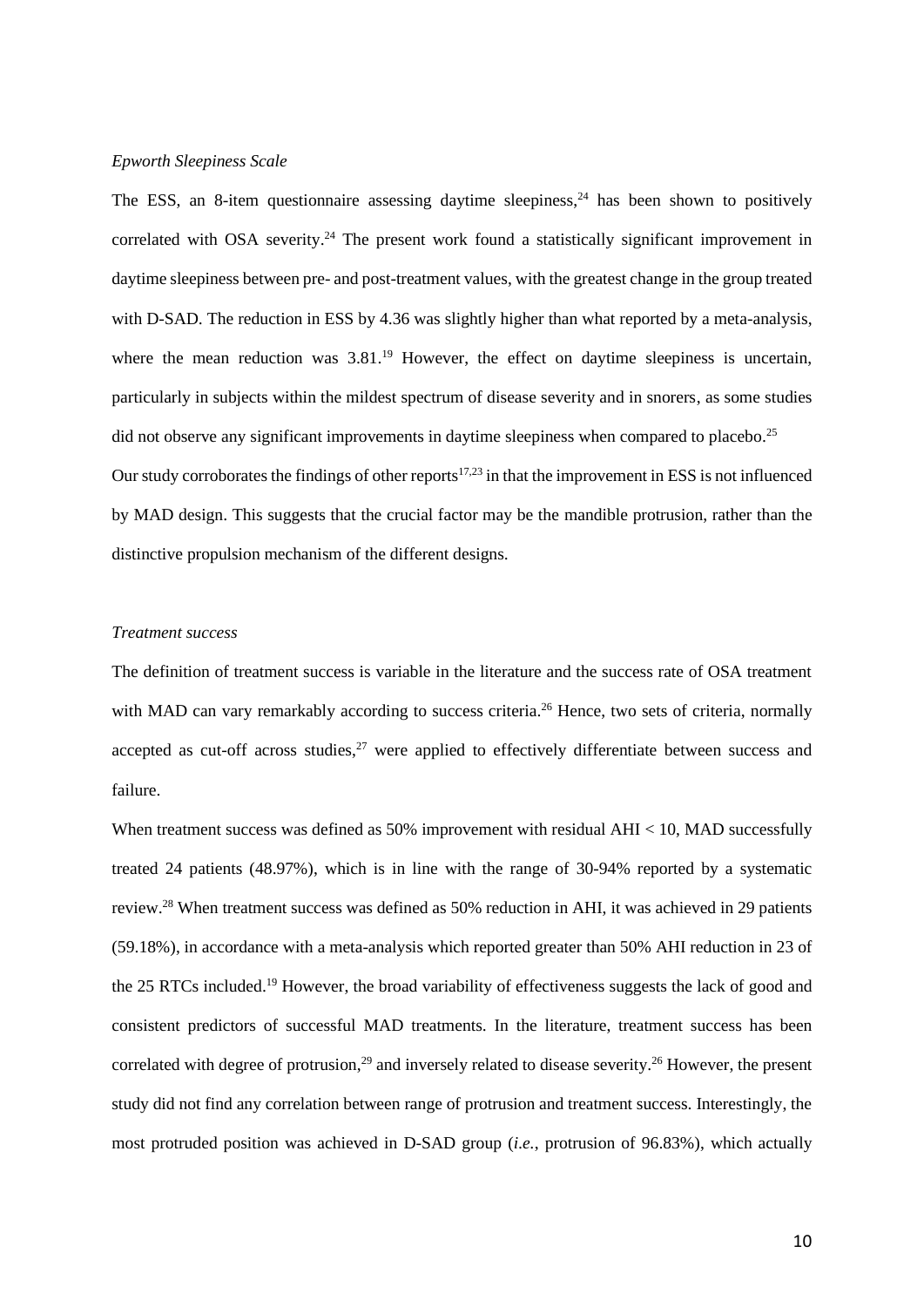coincided with a non-statistically improvement in post-treatment AHI. However, a larger sample size is warranted to replicate these results.

The sample of this retrospective analysis showed a heterogeneity disease severity at baseline: most of the patients exhibited a moderate OSA (46.93%), for which MAD is recognized as an effective treatment. Nevertheless, MAD therapy obtained promising results also in the group of patients diagnosed with severe OSA (22.44%), considering that only 2 patients (4.08%) had residual severe AHI in the post sleep study. Surprisingly, the most relevant improvements in AHI were found in 4 severe OSA patients. The most impressing case was a patient with a baseline AHI of 88 events/h, which reduced to 5 events/h after treatment.

This study confirmed the unpredictability of treatment success secondary to MAD;<sup>30</sup> indeed, nor appliance design, nor gender, nor range of protrusion, nor pre-treatment OSA severity could predict treatment success.

Moreover, for those patients who cannot tolerate CPAP therapy (73.46% in this study), MAD may constitute a valuable and encouraging option, besides surgical and pharmacological treatments. Besides the objective reduction in AHI with MAD, ultimately the goal of OSA therapy is to improve daytime somnolence, sleep quality and overall quality of life, $30$  and at the same time to reduce health risks, including cardiovascular function and neurocognitive behavior.<sup>9</sup>

# *Importance of second sleep study*

This study revealed some cases of AHI worsening following MAD therapy, even if the patients reported a subjective improvement. The percentage of treatment worsening was 12.24%, in line with the 14% reported in the literature.<sup>30</sup> A 12.24% of treatment worsening is a noteworthy finding. However, our analysis did not reveal any significant confounding factors, such as appliance design, BMI or OSA severity. Use of drug induced sleep endoscopy (DISE) before embarking in a specific OSA treatment might help identifying good responders to OA therapy.<sup>31</sup>

These results suggest that prescribing a second sleep study is therefore essential, as PSG-based definitions of success and subjective improvement reported by the patient do not always coincide. Thus,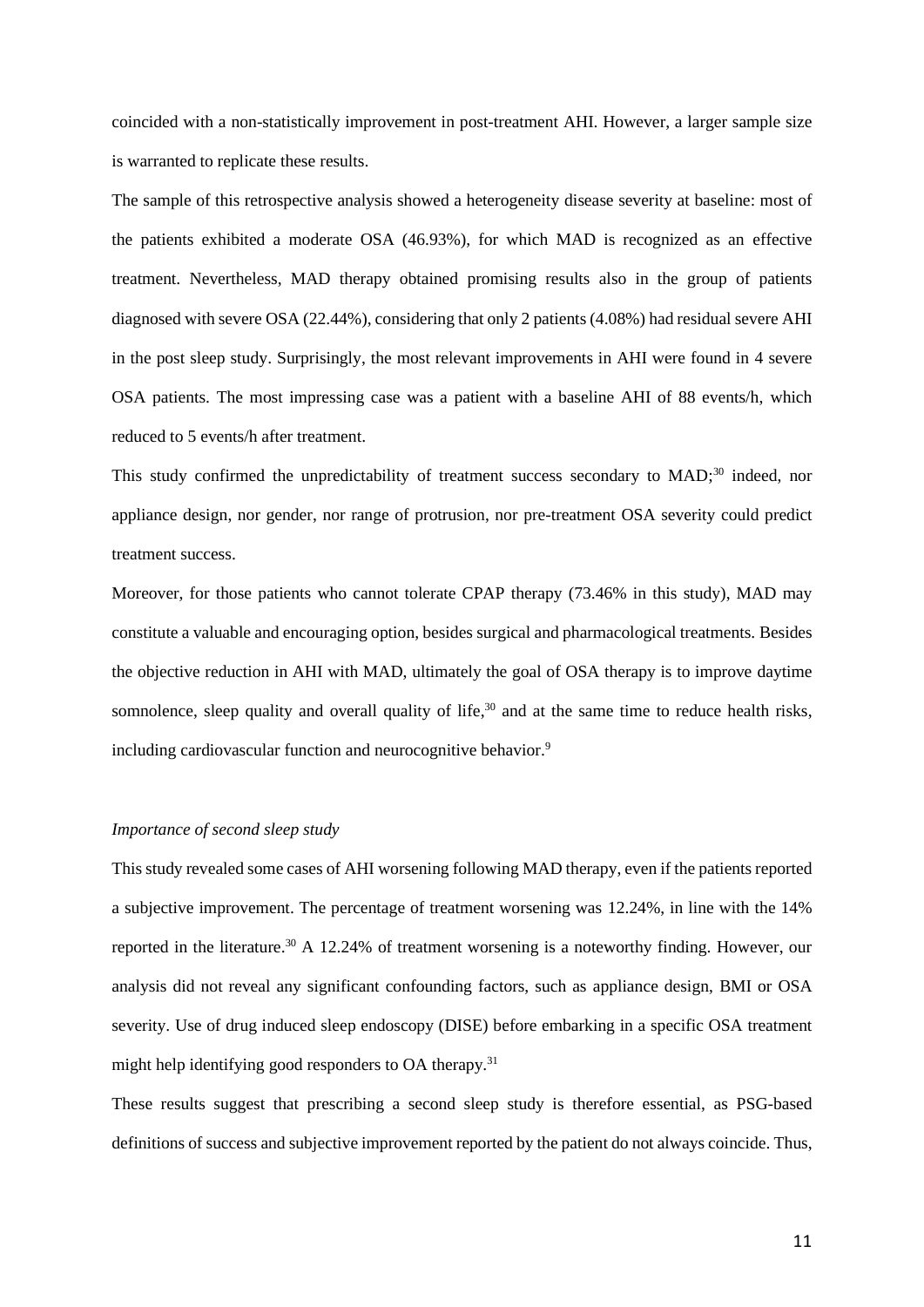if the end of titration is exclusively driven by subjective feedback, the patient may remain sub-optimally treated.

## *Strengths and limitations of the study*

Our study is the first to compare three commercially available appliances, which differ for propulsion mechanism, design and attachment, by comparing polysomnographic parameters at baseline and with MAD in situ.

The present study is not exempt from some limitations:

- Small and heterogeneous sample size, especially in the group treated with D-SAD appliance due to the recent commercialization of the design.
- No power analysis nor randomization, due to the retrospective design of the study, which resulted in unequal distribution of subjects to different appliance designs.
- Heterogeneous disease severity at baseline.
- Heterogeneity in age distribution among the appliance designs due to insurance coverage. Patients over 65 years were usually limited to the Herbst design.
- No placebo group; however, MAD effectiveness in reducing apneic events and improving subjective daytime sleepiness is well established in the literature compared to placebo.<sup>7</sup>
- Due to the retrospective nature of this study, the device used to assess sleep parameters at baseline and with the MAD in situ varied among patients. All sleep studies were prescribed and interpreted by the treating certified sleep physician, as recommended by AASM.<sup>32</sup> However, it should be taken into consideration that HSAT and PSG have different specificity and sensitivity.

## **Conclusions**

The three MAD designs demonstrated to be similarly efficacious in the improvement of AHI and ESS scores in the management of OSA, and to not differ in terms of change in min  $SpO<sub>2</sub>$ . Based on the results on this study, some patients showed a worsening in AHI with MAD; hence, a post-treatment sleep study is of utterly importance to assess MAD efficacy.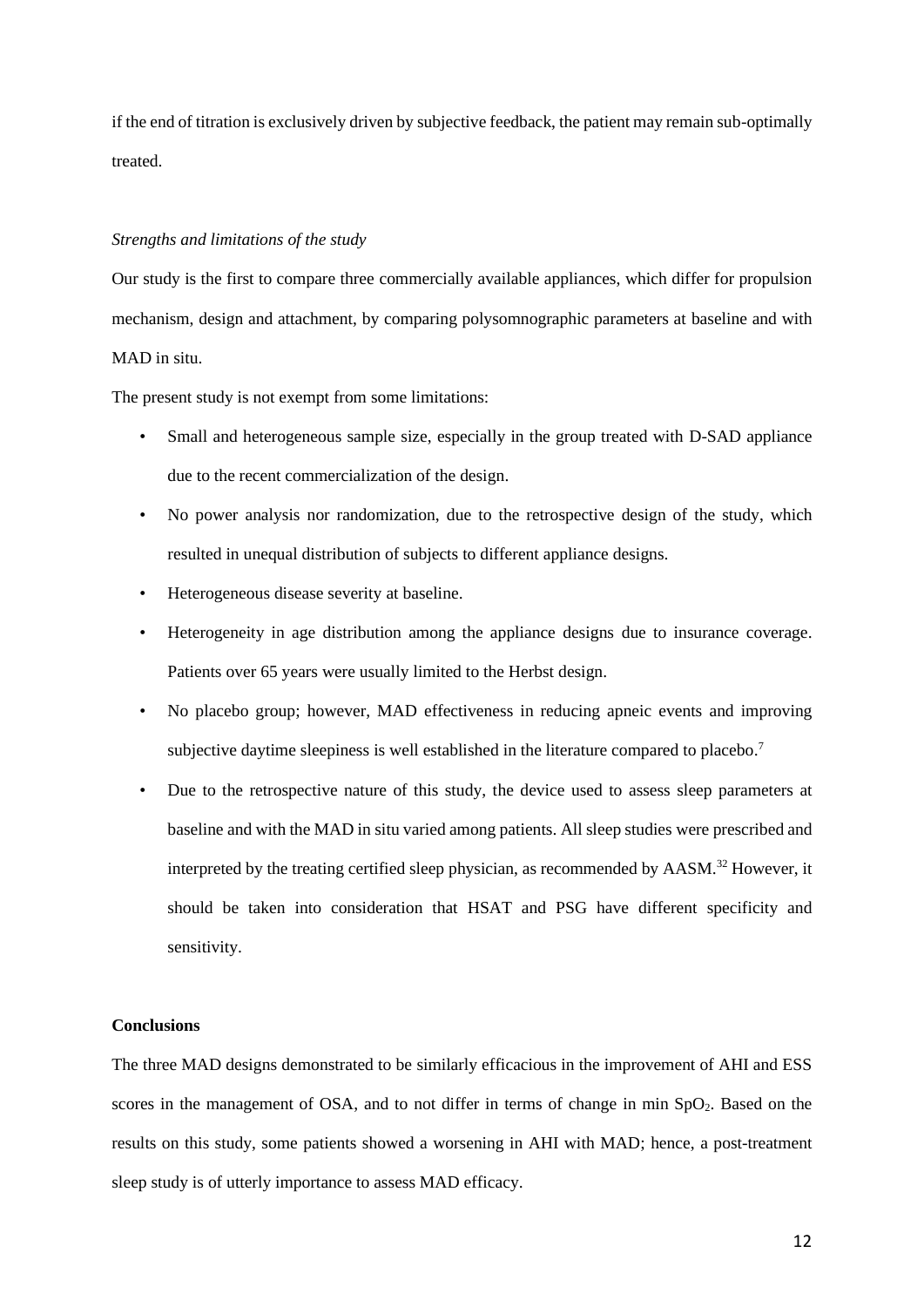**Authors' contributions:** Sangalli L., Yanez-Regonesi F., Fernandez-Vial D. and Moreno-Hay I. gave substantial contribution to the conception and the design of the study; all the authors contributed to the acquisition of the data; Sangalli L. drafted the article; Sangalli L., Yanez-Regonesi F. and Moreno-Hay I. revised it critically. All the authors read and approved the final version of the manuscript.

**Ethical approval:** the study was approved by the Institutional Review Board of the Office Research Integrity of the University of Kentucky (Lexington KY, USA), and therefore been performed in accordance with the ethical standards laid down in the 1964 Declaration of Helsinki and its later amendments.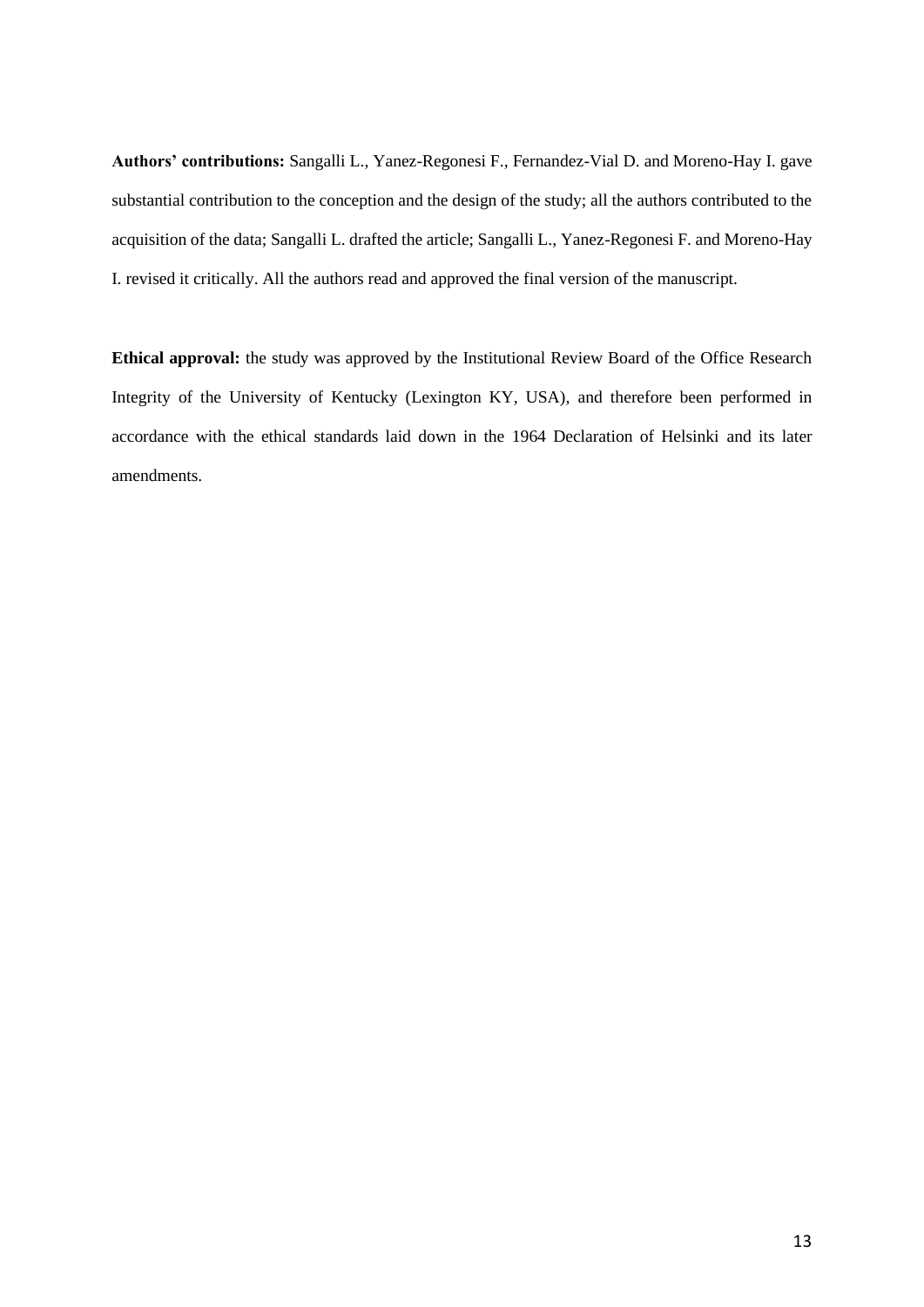## **Abbreviations**

OSA: obstructive sleep apnea

- MAD: mandibular advancement device AHI: apnea-hypopnea index ESS: Epworth Sleepiness Scale Min SpO<sub>2</sub>: minimum oxygen saturation CPAP: continuous positive airway pressure OAs: oral appliances RDI: respiratory disturbance index PSG: polysomnography HSAT: home sleep apnea test VAS: visual analogue scale SD: standard deviation FDA: food and drug administration BMI: body mass index RCTs: randomized controlled trials DISE: drug induced sleep endoscopy
- AASM: American Academy of Sleep Medicine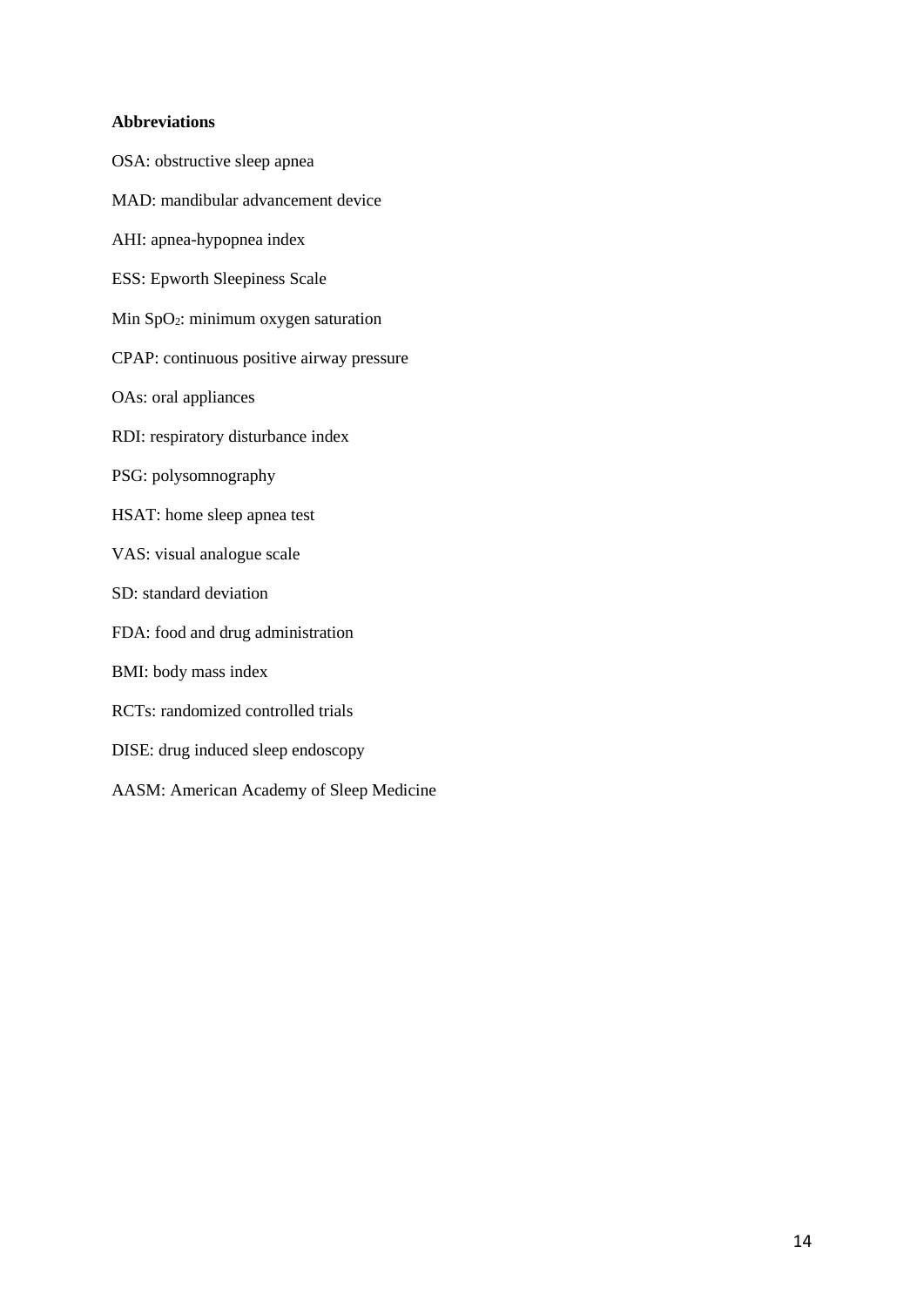## **References**

- 1. Peppard PE, Young T, Barnet J, Palta M, Hagen EW, Hla KM. Increased prevalence of Sleep-Disordered Breathing in Adults. *Am J Epidem*.2013;177:1006-1014.
- 2. Shneerson J, Wright J. Lifestyle modification for obstructive sleep apnoea. *Cochrane Database Syst Rev*.2001;CD002875.
- 3. Surdaram S, Bridgman SA, Lim J, Lasserson TJ. Surgery for obstructive sleep apnea. *Cochrane Database System Rev.*2005;CD001004.
- 4. Smith I, Lasserson TJ, Wright J. Drug therapy for obstructive sleep apnoea in adults. *Cochrane Database System Rev*.2006;CD003002.
- 5. Basner RC. Continuous positive airway pressure for obstructive sleep apnea. *New Eng J Med*.2007;356;1751-8.
- 6. Genna F, Lopomo NF, Savoldi F. Validation of a numerical model for the mechanical behavior of a continuous positive airway pressure mask. *Comp Method Biomechan Biomed Engineer.* 2021;1-11.
- 7. Ferguson KA, Ono T, Lowe AA, al-Majed S, Love LL, Fleetham JA. A short-term controlled trial of an adjustable oral appliance for the treatment of mild to moderate obstructive sleep apnoea. *Thorax*.1997;52:362-68.
- 8. McEvoy RD, Antin NA, Heeley E. et al. CPAP for Prevention of Cardiovascular Events in Obstructive Sleep Apnea. *New Eng J Med*.2016;375:919-31.
- 9. Scherr SC, Dort LC, Almeida FR, et al. Definition of an effective oral appliance for the treatment of obstructive sleep apnea and snoring: a report of the Amercan Academy of Dental Sleep Medicine. *JDSM*.2014;1:39-50.
- 10. Sutherland K, Philips CL, Cistulli PA. Efficacy versus Effectiveness in the Treatment of Obstructive Sleep Apnea: CPAP and Oral Appliance*. JDSM*.2015; 2:175-181.
- 11. Hoekema A, Stegenga B, De Bont LG. Efficacy and co-morbidity of oral appliances in the treatment of obstructive sleep apnea-hypopnea: a systematic review. *Crit Rev Oral Biol Med.*2004;15:137–55.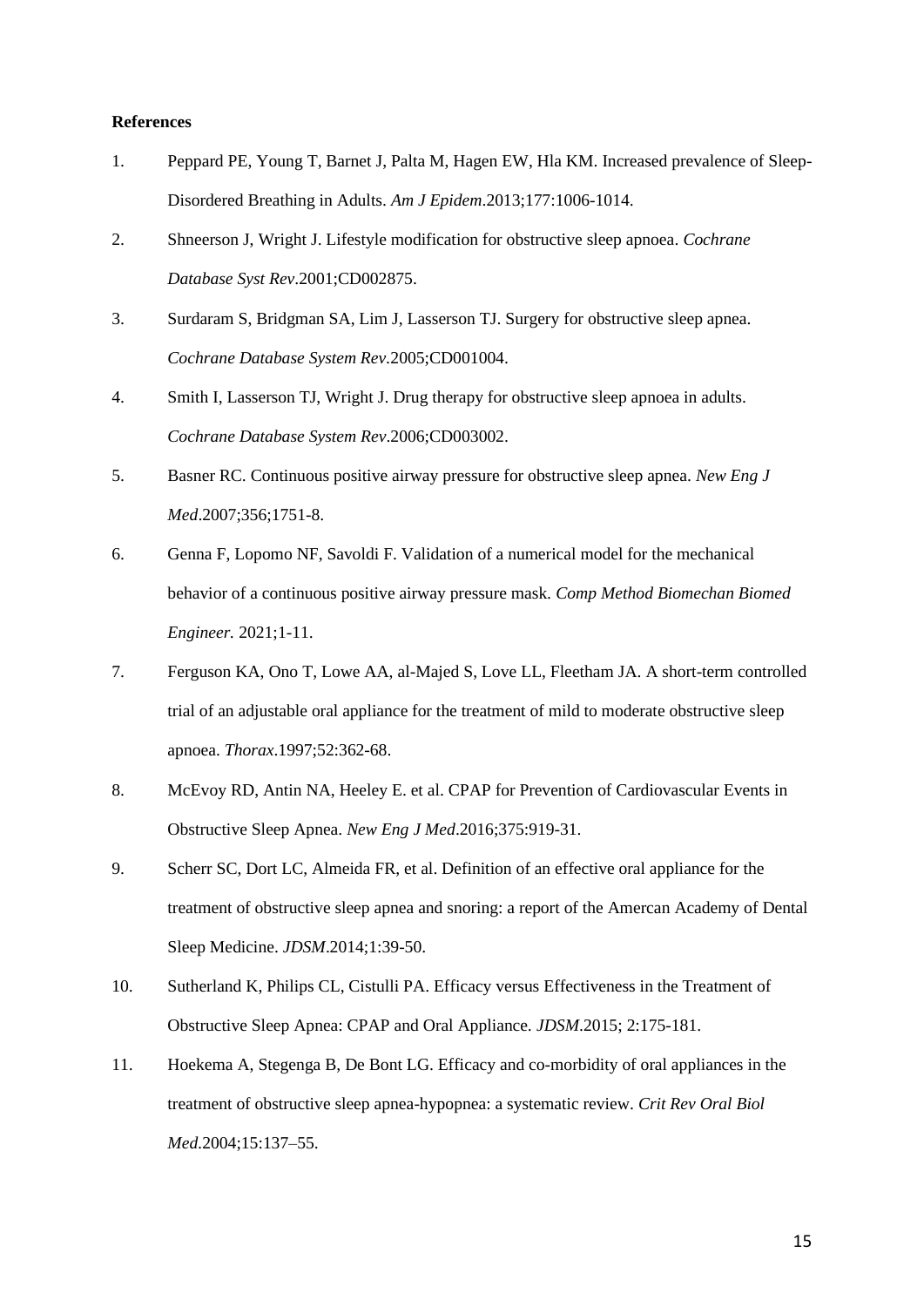- 12. Ahrens A, McGrath C, Hagg U. A systematic review of the efficacy of oral appliance design on the management of obstructive sleep apnoea. *EJO*.2011;33:318-24.
- 13. Vanderveken OM, Devolder A, Marklund M, et al. Comparison of a custom-made and a thermoplastic oral appliance for the treatment of mild sleep apnea. *Am J Resp Crit Car Med*.2008;1978:197-202.
- 14. Verburg FE, Bollen KHA, Donker HJ, Kramer GJC. The effectiveness of two types of MADS for OSA therapy. *Clin Oral Invest.*2018;22:1995-2003.
- 15. Bloch KE, Iseli A, Zhang JN, Kaplan V, Stoeckli PW, Russi EW. A randomized, controlled crossover trial of two oral appliances for sleep apnea treatment. *Am J Resp Crit Car Med*.2000;162:246-51.
- 16. Lawton HM, Battagel JM, Kotecha B. Effect of two types of mandibular advancement splints on snoring and obstructive sleep apnoea. *EJO*.2005;27:82-90.
- 17. Gauthier L, Laberge L, Beaudry M, Laforte M, Rompré PH, Lavigne GJ. Efficacy of two mandibular advancement appliances in the management of snoring and mild-moderate sleep apnea: a cross-over randomized study. *Sleep Med*.2009;10:329-36.
- 18. Rose E, Staats R, Virchow C, Jonas IE. A comparative study of two mandibular advancement appliances for the treatment of obstructive sleep apnoea. *EJO*.2002a;24:191-98.
- 19. Ramar K, Dort LC, Katz SG, Lettieri CJ, Harrod CG, Thomas SM, Chervin RD. Clinical Practice Guideline for the Treatment of Obstructive Sleep Apnea and Snoring with Oral Appliance Therapy: An Update for 2015. *J Clin Sleep Med*.2015;11:773-827.
- 20. Aarab G, Lobbezoo F, Hamburger HL, Nawjie M. Oral appliance therapy versus nasal contrinuous positive ariway pressure in obstructive sleep apnea: a randomized, placebocontrolled trial. *Resp*.2011;81:411-9.
- 21. Ferguson KA, Ono T, Lowe AA, Keenan SP, Fleetham JA. A randomized crossover study of an oral appliance vs nasal-continuous positive airway pressure in the treatment of mildmoderate obstructive sleep apnea. *Chest*.1996;109:1269-75.
- 22. Bartolucci ML, Bortolotti F, Corazza G, Incerti Parenti S, Paganelli C, Alessandri Bonetti G. Effectiveness of different mandibular advancement device designs in obstructive sleep apoea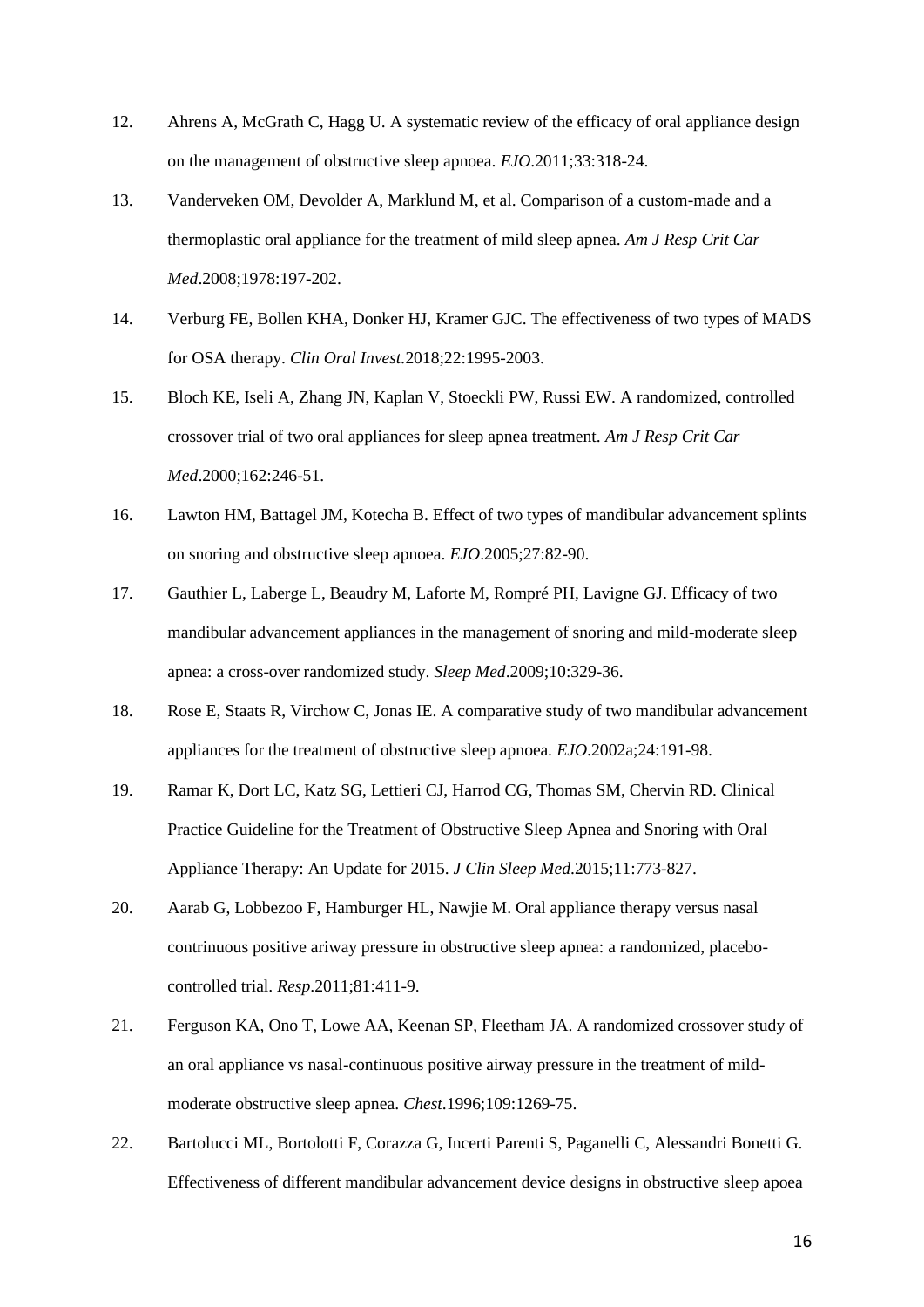therapy: a systematic review of randomised controlled trials with meta-analysis. *J Oral Rehab*.2021;48:469-86.

- 23. Lawton HM, Battagel JM, Kotecha B. A comparison of the Twin Block and Herbst mandibular advancement splints in the treatment of patients with obstructive sleep apnoea: a prospective study. *EJO*.2005;27:82–90.
- 24. Johns MW. A new method for measuring daytime sleepiness: The Epworth sleepiness scale. *Sleep.*1991;14:540-45.
- 25. Marklund M, Carlberg B, Forsgren L, Olsson T, Stenlund H, Franklin KA. Oral Appliance Therapy in Patients With Daytime Sleepiness and Snoring or Mild to Moderate Sleep Apnea: A Randomized Clinical Trial. *JAMA Inter Med*.2005;175:1278-85.
- 26. Fukuda T, Tsuiki S, Kobayashi M, Nakayama H, Inoue Y. Selection of response criteria affects the success rate of oral appliance treatment for obstructive sleep apnea. *Sleep Med*.2014;15:367-70.
- 27. Sutherland K, Vanderveken OM, Tauda H, Marklund M, Gagnadoux F, Kushida C, Cistulli PA. Oral appliance treatment for obstructive sleep apnea: an update. *J Clin Sleep Med*.2014;10:215-227.
- 28. Wenyang L, Lin X, Jing H. The Comparison of CPAP and Oral Appliances in Treatment of Patients With OSA: A Systematic Review and Meta-analysis. *Resp Car*.2013;58:1184-95.
- 29. Tegelberg A, Wilhelmsson B, Walker-Engstrom ML, Ringqvist M, Andersson L, Krekmanov L, Ringqvist I. Effects and adverse events of a dental appliance for treatment of obstructive sleep apnea. *Swed Dent J*.1999;23:117-126.
- 30. Sutherland K, Cistulli PA. Oral Appliance Therapy for Obstructive Sleep Apnoea: State of the Art. *J Clin Med*.2019;8:2121.
- 31. Dijemeni E, D'Amone G, Gbati I. Drug-induced sedation endoscopy (DISE) classification systems: a systematic review and meta-analysis. *Sleep Breath*.2017;21:983-994.
- 32. Caples SA, Anderson WM, Calero K, Howell M, Hashmi SD. Use of polysomnography and home sleep apnea tests for the longitudinal management of obstructive sleep apnea in adults: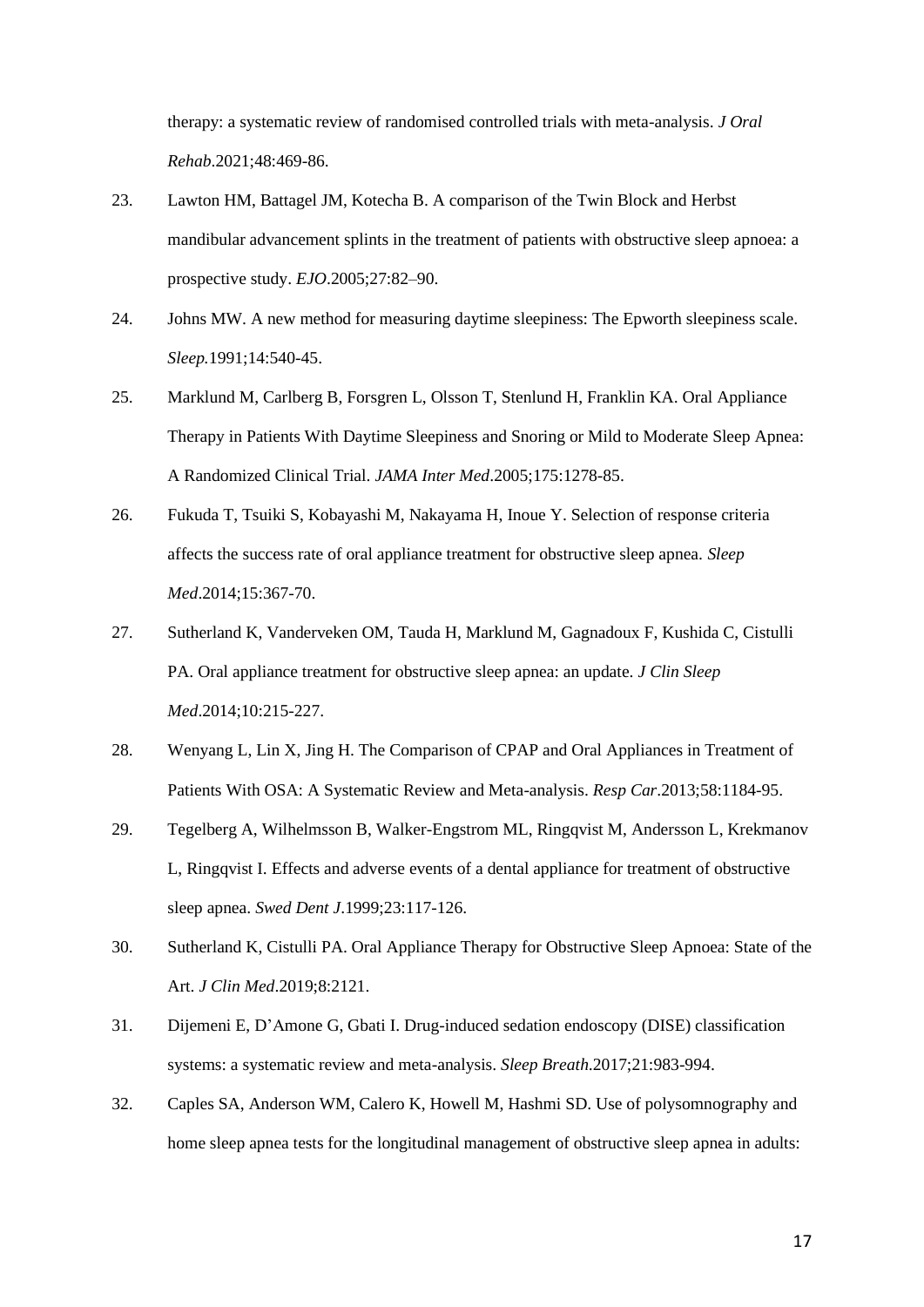an American Academy of Sleep Medicine clinical guidance statement. *J Clin Sleep* 

*Med.*2021;17:1287-1293.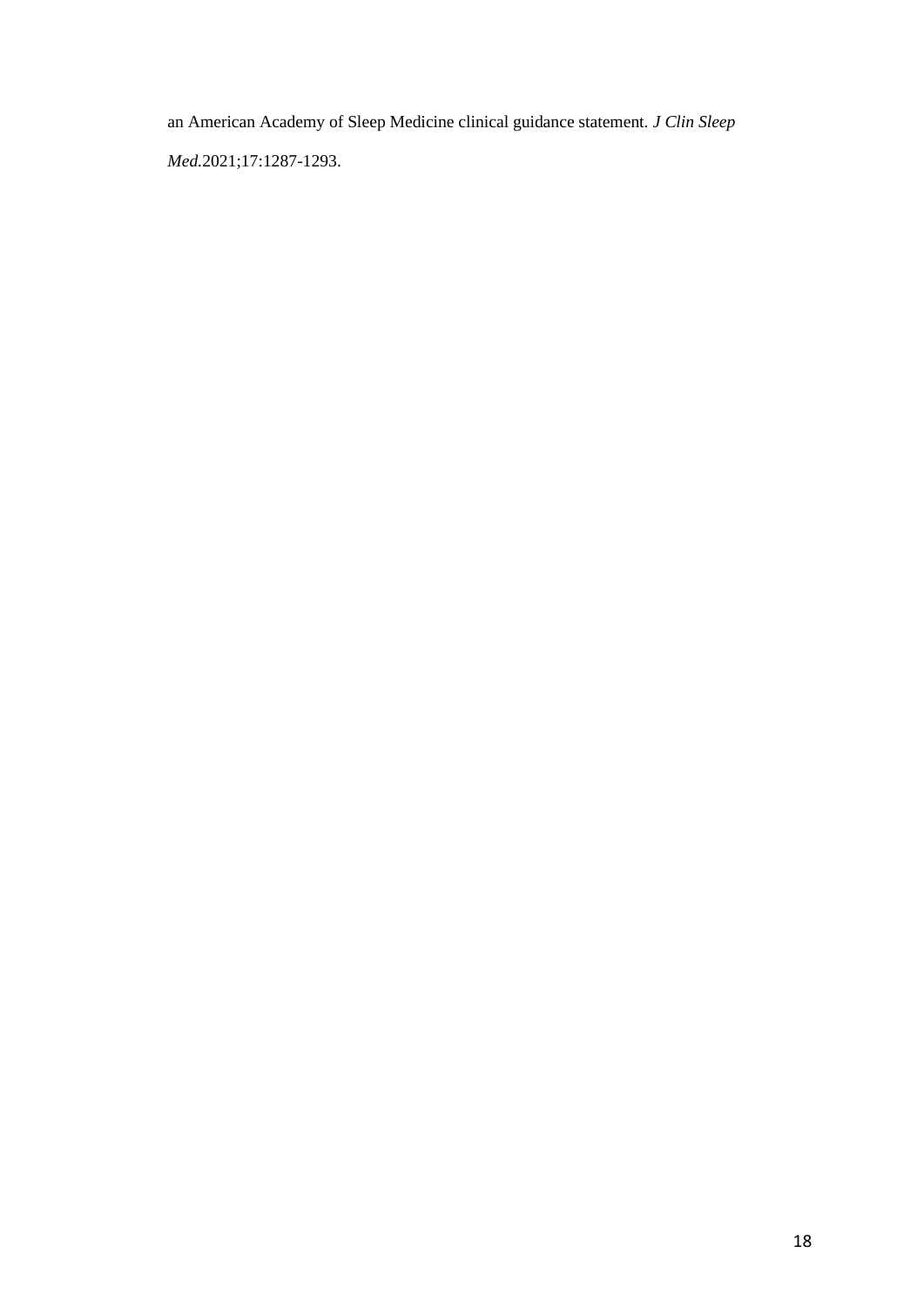# **Figure Titles**

**Figure 1-** Different designs of MAD: A) SomnoDent-Classic B) Herbst C) D-SAD.

# **Tables**

**Table 1**- Demographic data and clinical features of patients treated with MADs (Herbst, SomnoDent-Classic and D-SAD).

|                               | <b>Baseline</b>  | <b>MAD</b> Herbst | <b>MAD SomnoDent</b> | <b>MAD D-SAD</b> | $p$ value |
|-------------------------------|------------------|-------------------|----------------------|------------------|-----------|
|                               |                  |                   | -Classic             |                  |           |
| Total $(\%)$                  | 49 (100)         | 13(26.53)         | 30(61.22)            | 6(12.24)         |           |
| Male $(\%)$                   | 23 (46.93)       | 7(53.84)          | 14 (46.66)           | 2(33.33)         | .720      |
| Age (mean $\pm$ SD)           | $61.16 \pm 9.60$ | $69.54 \pm 6.07$  | $58.27 \pm 9.43$     | $57.50 \pm 5.64$ | .001      |
| BMI (mean $\pm$ SD)           | $31.75 \pm 7.60$ | $32.38 \pm 7.60$  | $30.65 \pm 5.57$     | $34.38 \pm 4.63$ | .033      |
| Neck circumference            | $15.38 \pm 1.54$ | $15.31 \pm 1.93$  | $15.30 \pm 1.42$     | $15.87 \pm 1.66$ | .758      |
| $(\text{mean} \pm \text{SD})$ |                  |                   |                      |                  |           |
| Previous CPAP (%)             | 36 (73.46)       | 13 (100)          | 19 (63.33)           | 4(66.66)         | .040      |
| Severity of OSA (%)           |                  |                   |                      |                  | .568      |
| Mild                          | 15 (22.44)       | 4(30.76)          | 10(33.33)            | 1(16.67)         |           |
| Moderate                      | 23 (46.93)       | 7(53.84)          | 12(40.00)            | 4(66.66)         |           |
| Severe                        | 11 (22.44)       | 2(15.38)          | 8(26.67)             | 1(16.67)         |           |

One-way ANOVA was used to compare the three groups.

BMI: body mass index; MAD: Mandibular Advancement Device; SD: standard deviation; CPAP: Continuous

Positive Airway Pressure; OSA: Obstructive Sleep Apnea.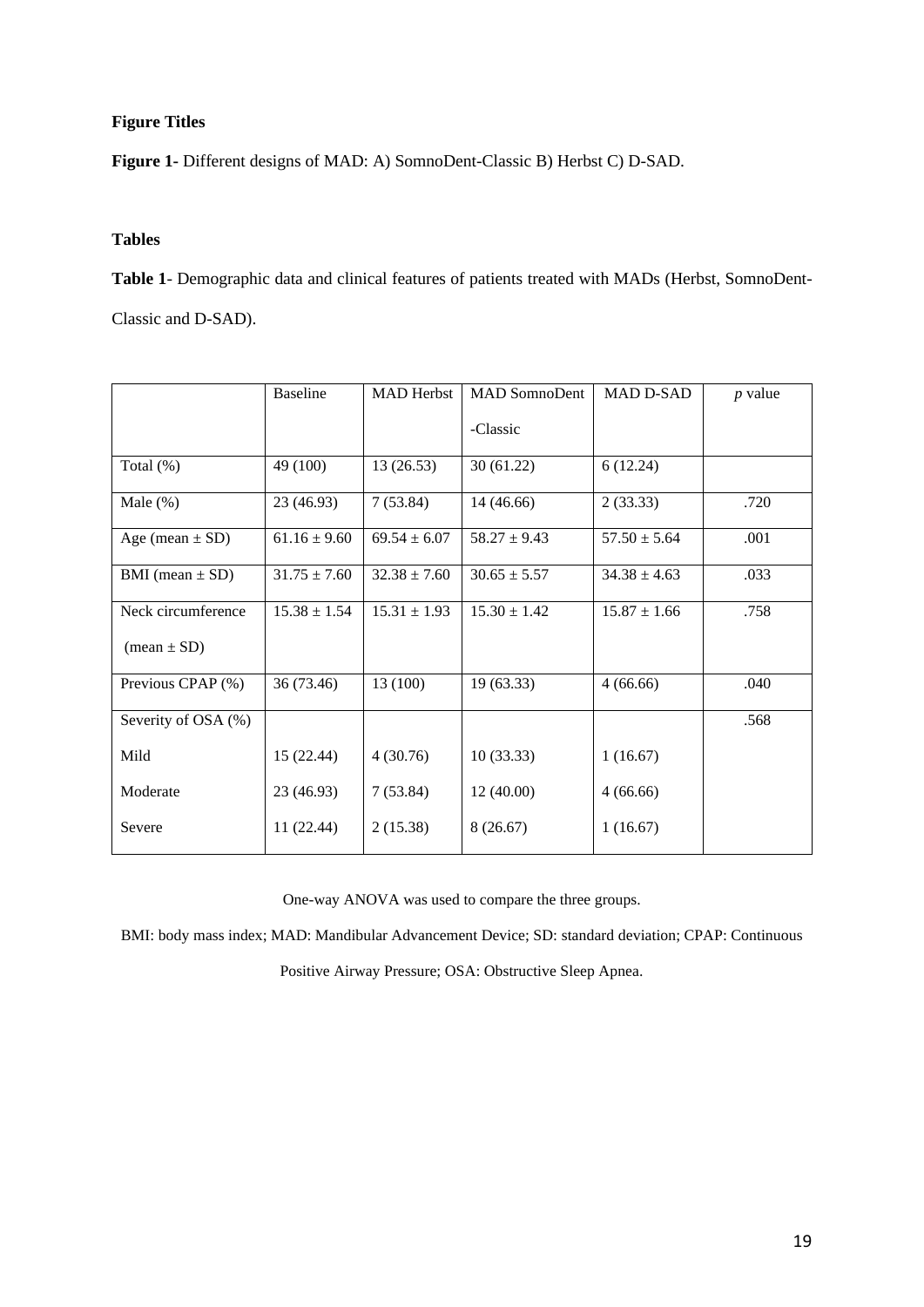**Table 2-** Intra- and inter-group difference between pre- and post-treatment dependent variables in total patient population treated with MADs.

| MAD therapy    | $T_0$         | $T_1$        | $\Delta T_0 - T_1$ | $p$ value         | 95% CI         | $p$ value             |
|----------------|---------------|--------------|--------------------|-------------------|----------------|-----------------------|
| $(Herbst +$    | mean(SD)      | mean $(SD)$  | mean $(SD)$        | $(paired t-test)$ |                | (Kruskal Wallis test) |
| SomnoDent-     |               |              |                    |                   |                | between three MADs    |
| $Classic + D$  |               |              |                    |                   |                |                       |
| SAD)           |               |              |                    |                   |                |                       |
| AHI (/hour)    | 23.44 (17.47) | 10.20(9.02)  | 13.24 (17.36)      | $.000*$           | $8.25 - 18.22$ | .753                  |
| Min $SpO2(\%)$ | 84.02 (5.94)  | 84.98 (4.83) | 0.96(6.65)         | .316              | $-2.87 - 0.94$ | .219                  |
| <b>ESS</b>     | 10.09(5.81)   | 5.72 (4.48)  | 4.36(4.30)         | $.000*$           | $3.11 - 5.61$  | .185                  |
| <b>BMI</b>     | 31.75 (7.60)  | 31.44 (7.06) | $-0.30(6.11)$      | .727              | $-1.45 - 2.06$ | .416                  |

Intra-group differences were analyzed with paired sample *t*-test; inter-group differences were assessed with

Kruskal Wallis test. Dependent variables: AHI, min SpO<sub>2</sub>, ESS.

MAD: Mandibular Advancement Device; T<sub>0</sub>: pre-treatment; T<sub>1</sub>: post-treatment; ΔT<sub>0</sub>-T<sub>1</sub>: pre- and post-treatment

difference; SD: standard deviation; AHI: apnea-hypopnea index; min SpO<sub>2</sub>: minimum oxygen saturation; ESS:

Epworth Sleepiness Scale; BMI: body mass index; 95% CI: confidence interval of the difference; \**p* < .05.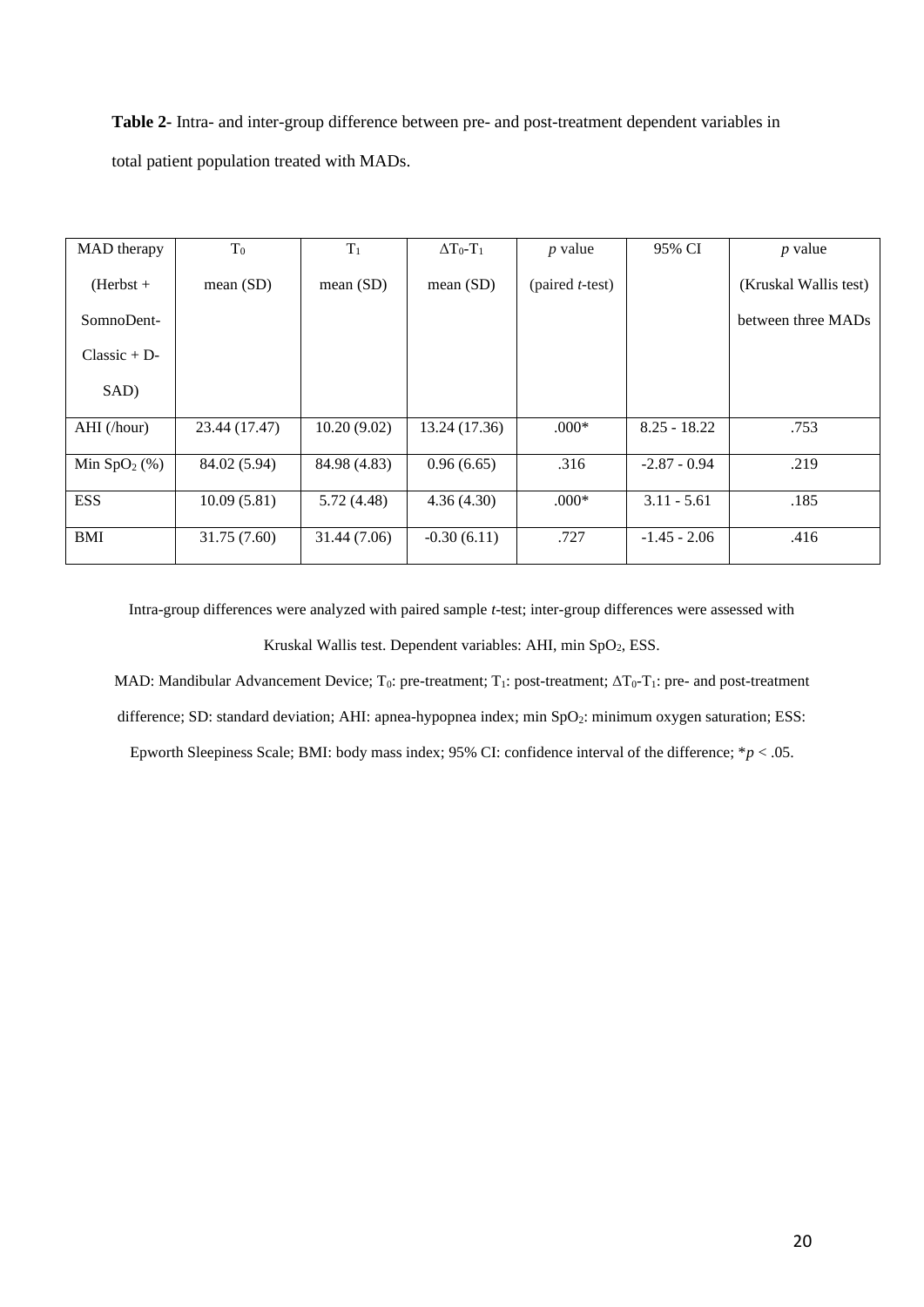Table 3- Paired sample *t*-test to compare dependent variables (AHI, min SpO<sub>2</sub>, ESS) for Herbst, SomnoDent-Classic, D-SAD at  $T_0$ ,  $T_1$  and  $\Delta T_0$ - $T_1$ .

| MAD design        | $\mathbf N$ | Dependent     | $T_0$         | $T_1$         | $\Delta T_0 - T_1$ | $p$ value | 95% CI          |
|-------------------|-------------|---------------|---------------|---------------|--------------------|-----------|-----------------|
|                   |             | variables     | mean (SD)     | mean(SD)      | mean(SD)           |           |                 |
| <b>MAD</b> Herbst | 13          | AHI (/hour)   | 18.97 (8.40)  | 8.92 (7.87)   | 10.04(9.71)        | $.003*$   | $4.17 - 15.91$  |
|                   |             | Min $SpO2(%)$ | 87.46 (5.60)  | 85.51 (6.53)  | 1.94(7.61)         | .375      | $-2.65 - 6.55$  |
|                   |             | <b>ESS</b>    | 11.11(6.44)   | 7.84(4.98)    | 3.26(3.29)         | $.004*$   | $1.27 - 5.26$   |
| <b>MAD</b>        | 30          | AHI (/hour)   | 24.96 (20.04) | 9.98(9.21)    | 14.98 (20.40)      | $.000*$   | $7.36 - 22.59$  |
| SomnoDent-        |             |               |               |               |                    |           |                 |
| Classic           |             |               |               |               |                    |           |                 |
|                   |             | Min $SpO2(%)$ | 83.07 (5.61)  | 85.21 (3.93)  | $-2.14(6.16)$      | .067      | $-4.44 - 0.16$  |
|                   |             | <b>ESS</b>    | 9.03(5.55)    | 5.00(4.26)    | 4.03(4.01)         | $.000*$   | $2.50 - 5.56$   |
| <b>MAD D-SAD</b>  | 6           | AHI (/hour)   | 25.59 (18.95) | 14.11 (14.30) | 11.47(14.30)       | .106      | $-3.53 - 26.48$ |
|                   |             | Min $SpO2(%)$ | 81.33 (4.45)  | 82.71 (5.02)  | $-1.38(5.95)$      | .594      | $-7.63 - 4.86$  |
|                   |             | <b>ESS</b>    | 13.00(5.17)   | 4.6(3.38)     | 8.33 (5.88)        | $.018*$   | $2.15 - 14.51$  |

MAD: Mandibular Advancement Device; N: number of patients; T<sub>0</sub>: pre-treatment; T<sub>1</sub>: post-treatment; ΔT<sub>0</sub>-T<sub>1</sub>: pre- and post-treatment difference; SD: standard deviation; AHI: apnea-hypopnea index; min. SpO<sub>2</sub>: minimum oxygen saturation; ESS: Epworth Sleepiness Scale; BMI: body mass index; 95% CI: confidence interval of the difference;  $**p* < .05$ .